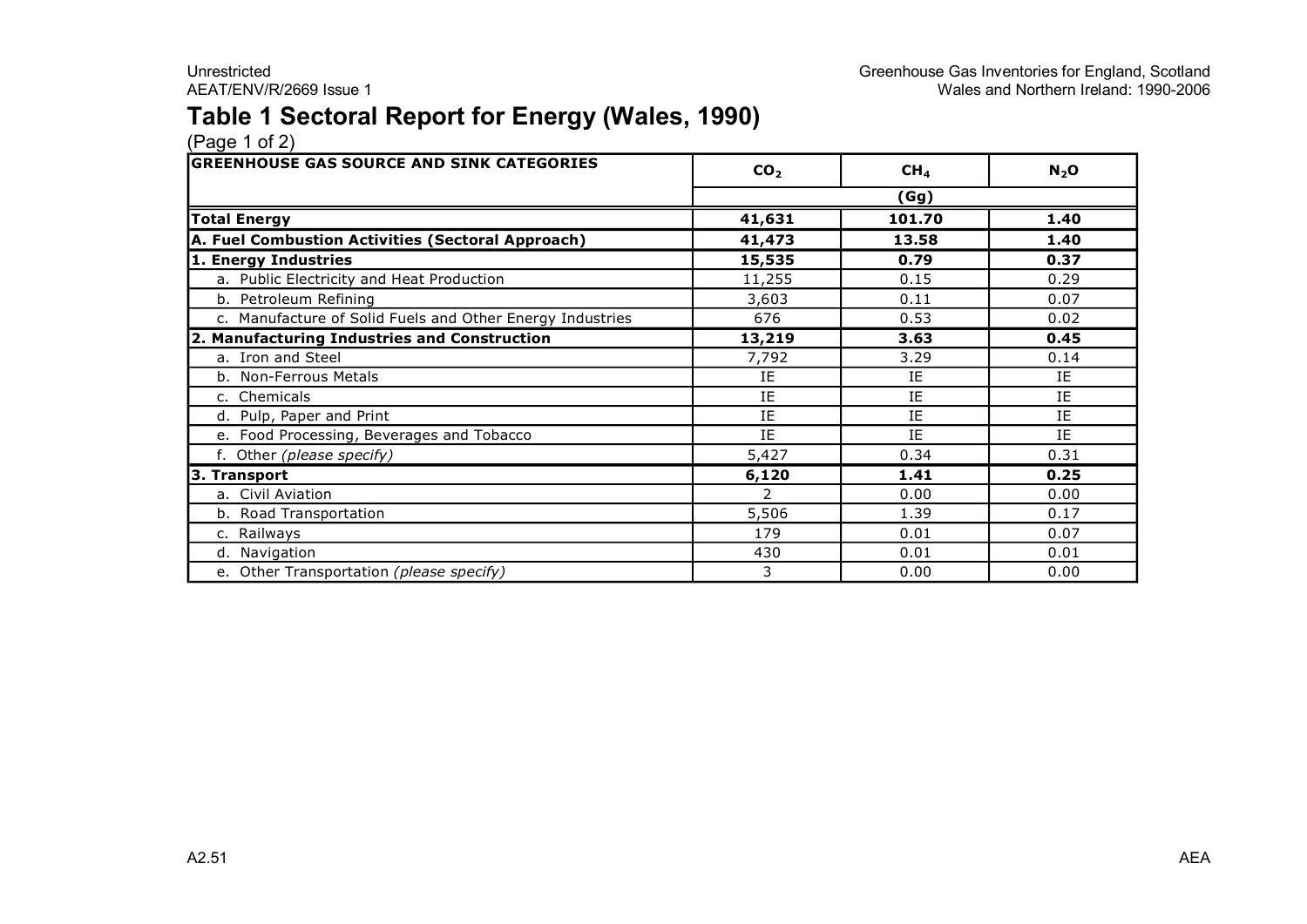### **Table 1 Sectoral Report for Energy (Wales, 1990)**

| <b>GREENHOUSE GAS SOURCE AND SINK</b>       | CO <sub>2</sub> | CH <sub>4</sub> | N <sub>2</sub> O |
|---------------------------------------------|-----------------|-----------------|------------------|
|                                             |                 | (Gg)            |                  |
| 4. Other Sectors                            | 6,376           | 7.74            | 0.32             |
| a. Commercial/Institutional                 | 1,282           | 0.13            | 0.02             |
| b. Residential                              | 4,471           | 7.57            | 0.08             |
| c. Agriculture/Forestry/Fisheries           | 623             | 0.04            | 0.22             |
| 5. Other (Military Aircraft and Naval Vesse | 223             | 0.01            | 0.01             |
| <b>B. Fugitive Emissions from Fuels</b>     | 158             | 88.12           | 0.00             |
| 1. Solid Fuels                              | 158             | 72.03           | 0.00             |
| a. Coal Mining                              | $\Omega$        | 71.76           | 0.00             |
| b. Solid Fuel Transformation                | 158             | 0.27            | 0.00             |
| c. Other (please specify)                   | <b>NO</b>       | <b>NO</b>       | <b>NO</b>        |
| 2. Oil and Natural Gas                      | $\mathbf 0$     | 16.09           | 0.00             |
| a. Oil                                      | 0               | 0               | 0.00             |
| b. Natural Gas                              | 0               | 16              | NO.              |
| c. Venting and Flaring                      | 0               | 0.00            | 0.00             |
| Flaring                                     | 0               | 0               | 0.00             |
| Venting                                     | 0               | 0               | NO.              |
| Memo Items: (2)                             |                 |                 |                  |
| <b>International Bunkers</b>                | <b>NA</b>       | <b>NA</b>       | <b>NA</b>        |
| Aviation                                    | NΑ              | <b>NA</b>       | <b>NA</b>        |
| Marine                                      | <b>NA</b>       | <b>NA</b>       | <b>NA</b>        |
| CO <sub>2</sub> Emissions from Biomass      | <b>NE</b>       |                 |                  |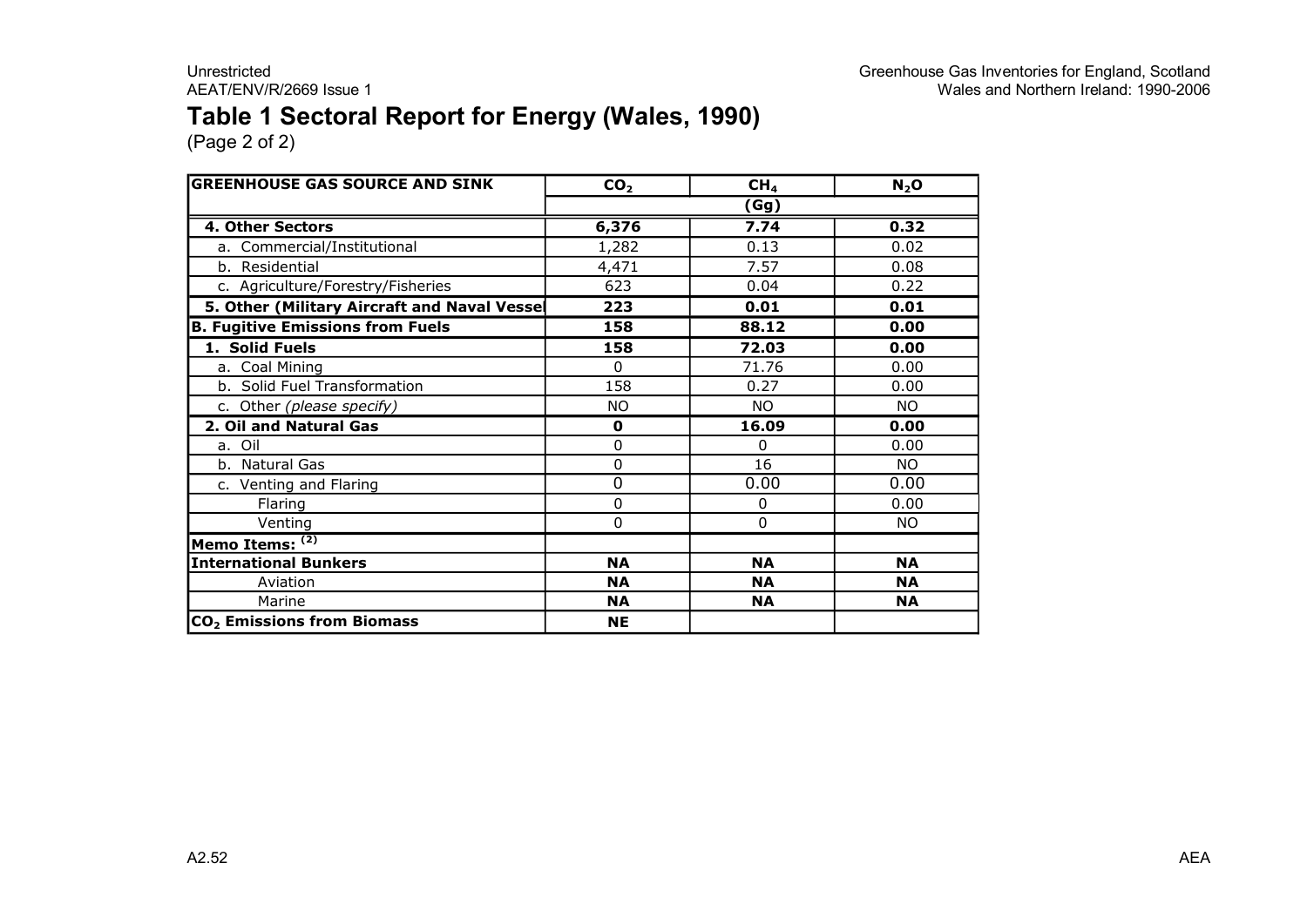### **Table 2(I) Sectoral Report for Industrial Processes (Wales, 1990)**

| <b>GREENHOUSE GAS SOURCE AND SINK</b>                        | CO <sub>2</sub> | CH <sub>4</sub> | $N_2$ O   | <b>HFCs</b> | <b>PFCs</b>              | SF <sub>6</sub> |
|--------------------------------------------------------------|-----------------|-----------------|-----------|-------------|--------------------------|-----------------|
| <b>ICATEGORIES</b>                                           |                 | <u>(Gg)</u>     |           |             | <b>Gg CO2 Equivalent</b> | Gg              |
| <b>Total Industrial Processes</b>                            | 1,795           | 0.64            | 0.01      | 0.08        | 312.83                   | 0.00            |
| A. Mineral Products                                          | 929             | 0.00            | 0.00      | 0.00        | 0.00                     | 0.00            |
| 1. Cement Production                                         | 576             | NO.             | NO.       |             |                          |                 |
| 2. Lime Production                                           | 0               | <b>NO</b>       | NO.       |             |                          |                 |
| 3. Limestone and Dolomite Use                                | 350             | NO.             | <b>NO</b> |             |                          |                 |
| 4. Soda Ash Production and Use                               | 3               | <b>NO</b>       | <b>NO</b> |             |                          |                 |
| 5. Asphalt Roofing                                           | <b>NE</b>       | NO.             | <b>NO</b> |             |                          |                 |
| 6. Road Paving with Asphalt                                  | <b>NE</b>       | NO.             | <b>NO</b> |             |                          |                 |
| 7. Other (fletton bricks)                                    | $\Omega$        | 0.00            | <b>NO</b> |             |                          |                 |
| <b>B. Chemical Industry</b>                                  | 75              | 0.39            | 0.00      | 0.00        | 0.00                     | 0.00            |
| 1. Ammonia Production                                        | $\Omega$        | <b>NE</b>       | NO.       |             |                          |                 |
| 2. Nitric Acid Production                                    | <b>NO</b>       | NO.             | 0.00      |             |                          |                 |
| 3. Adipic Acid Production                                    | <b>NO</b>       | NO.             | 0.00      |             |                          |                 |
| 4. Carbide Production                                        | <b>NO</b>       | <b>NO</b>       | NO.       |             |                          |                 |
| 5. Other (please specify)                                    | 75              | 0.39            | <b>NO</b> |             |                          |                 |
| <b>C. Metal Production</b>                                   | 790             | 0.25            | 0.01      | 0.00        | 305.73                   | 0.00            |
| 1. Iron and Steel Production                                 | 600             | 0.25            | 0.01      | 0.00        | 0.00                     | 0.00            |
| 2. Ferroalloys Production                                    | IE              | <b>NE</b>       | NO.       | 0.00        | 0.00                     | 0.00            |
| 3. Aluminium Production                                      | 190             | NO.             | NO.       | 0.00        | 305.73                   | 0.00            |
| 4. SF <sub>6</sub> Used in Aluminium and Magnesium Foundries | NO.             | <b>NO</b>       | <b>NO</b> | 0.00        | 0.00                     | 0.00            |
| 5. Other (please specify)                                    | <b>NO</b>       | <b>NO</b>       | NO.       | 0.00        | 0.00                     | 0.00            |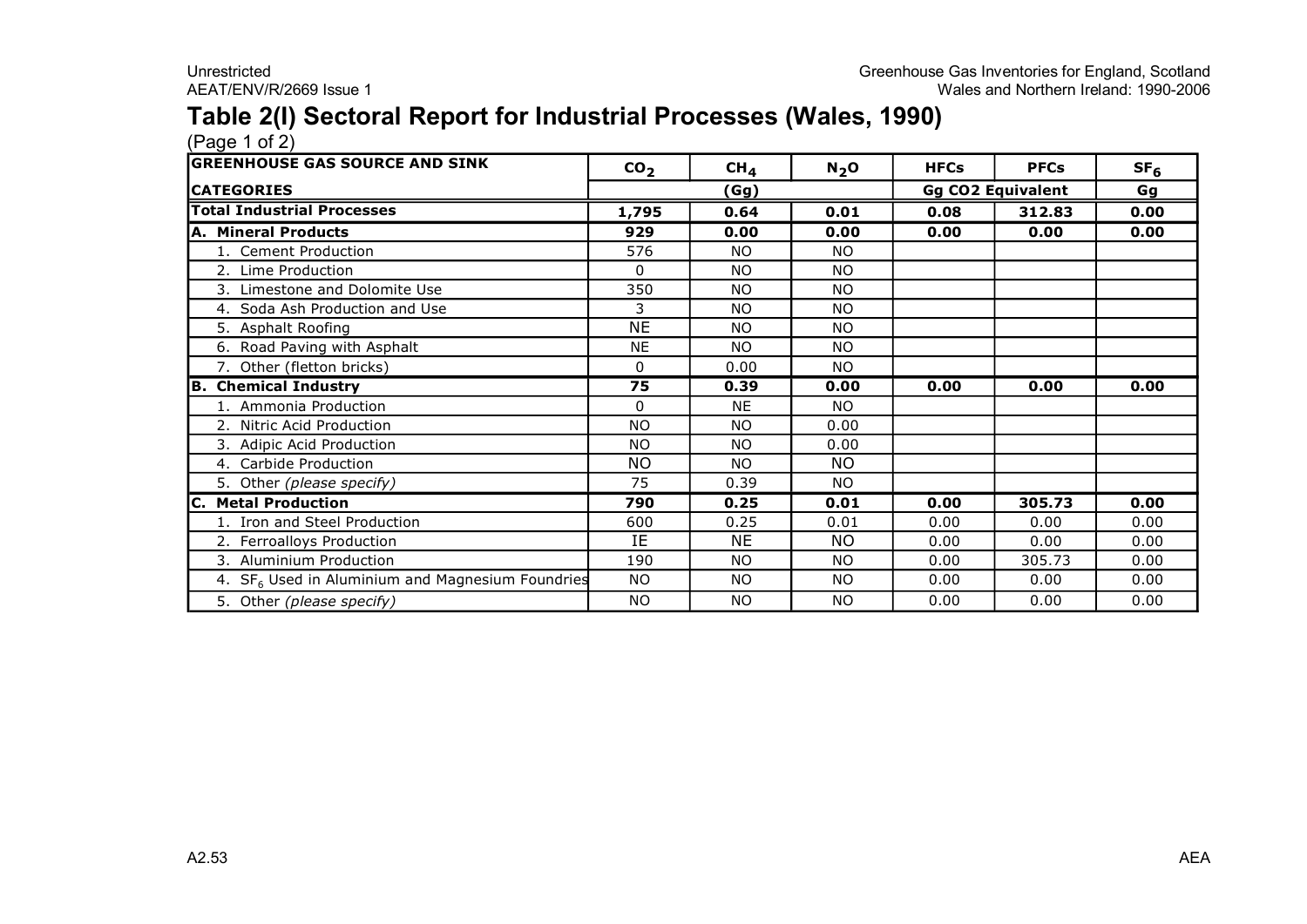### **Table 2(I) Sectoral Report for Industrial Processes (Wales, 1990)**

| <b>GREENHOUSE GAS SOURCE AND SINK</b>           | CO <sub>2</sub> | CH <sub>4</sub> | $N_2$ O   | <b>HFCs</b>              | <b>PFCs</b> | SF <sub>6</sub> |
|-------------------------------------------------|-----------------|-----------------|-----------|--------------------------|-------------|-----------------|
| <b>ICATEGORIES</b>                              |                 | (Gg)            |           | <b>Gg CO2 Equivalent</b> |             | Gg              |
| D. Other Production                             | 0.00            | 0.00            | 0.00      | 0.00                     | 0.00        | 0.00            |
| 1. Pulp and Paper                               | <b>NO</b>       | NO.             | <b>NO</b> | 0.00                     | 0.00        | 0.00            |
| 2. Food and Drink $(2)$                         | IE              | <b>NO</b>       | <b>NO</b> | 0.00                     | 0.00        | 0.00            |
| E. Production of Halocarbons and $SF6$          | 0.00            | 0.00            | 0.00      | 0                        | 0.00        | 0.00            |
| 1. By-product Emissions                         | NO.             | <b>NO</b>       | NO.       | $\Omega$                 | 0.00        | 0.00            |
| 2. Fugitive Emissions                           | <b>NO</b>       | <b>NO</b>       | <b>NO</b> | 0.00                     | 0.00        | 0.00            |
| 3. Other (please specify)                       | <b>NO</b>       | <b>NO</b>       | <b>NO</b> | 0.00                     | 0.00        | 0.00            |
| <b>F.</b> Consumption of Halocarbons and $SF6$  | 0.00            | 0.00            | 0.00      | 0.08                     | 7.10        | 0.00            |
| 1. Refrigeration and Air Conditioning Equipment | <b>NO</b>       | NO.             | <b>NO</b> | 0.00                     | 0.00        | 0.00            |
| 2. Foam Blowing                                 | <b>NO</b>       | NO.             | <b>NO</b> | 0.00                     | 0.00        | 0.00            |
| 3. Fire Extinguishers                           | <b>NO</b>       | <b>NO</b>       | <b>NO</b> | 0.00                     | 0.00        | 0.00            |
| 4. Aerosols/ Metered Dose Inhalers              | <b>NO</b>       | NO.             | <b>NO</b> | 0.08                     | 0.00        | 0.00            |
| 5. Solvents                                     | <b>NO</b>       | NO.             | <b>NO</b> | 0.00                     | 0.00        | 0.00            |
| Semiconductor Manufacture<br>6.                 | <b>NO</b>       | NO.             | <b>NO</b> | 0.00                     | 0.00        | 0.00            |
| 7. Electrical Equipment                         | <b>NO</b>       | NO.             | <b>NO</b> | 0.00                     | 0.00        | 0.00            |
| 8. Other (please specify)                       | <b>NO</b>       | NO.             | <b>NO</b> | 0.00                     | 7.10        | 0.00            |
| G. Other (please specify)                       | 0.00            | 0.00            | 0.00      | 0.00                     | 0.00        | 0.00            |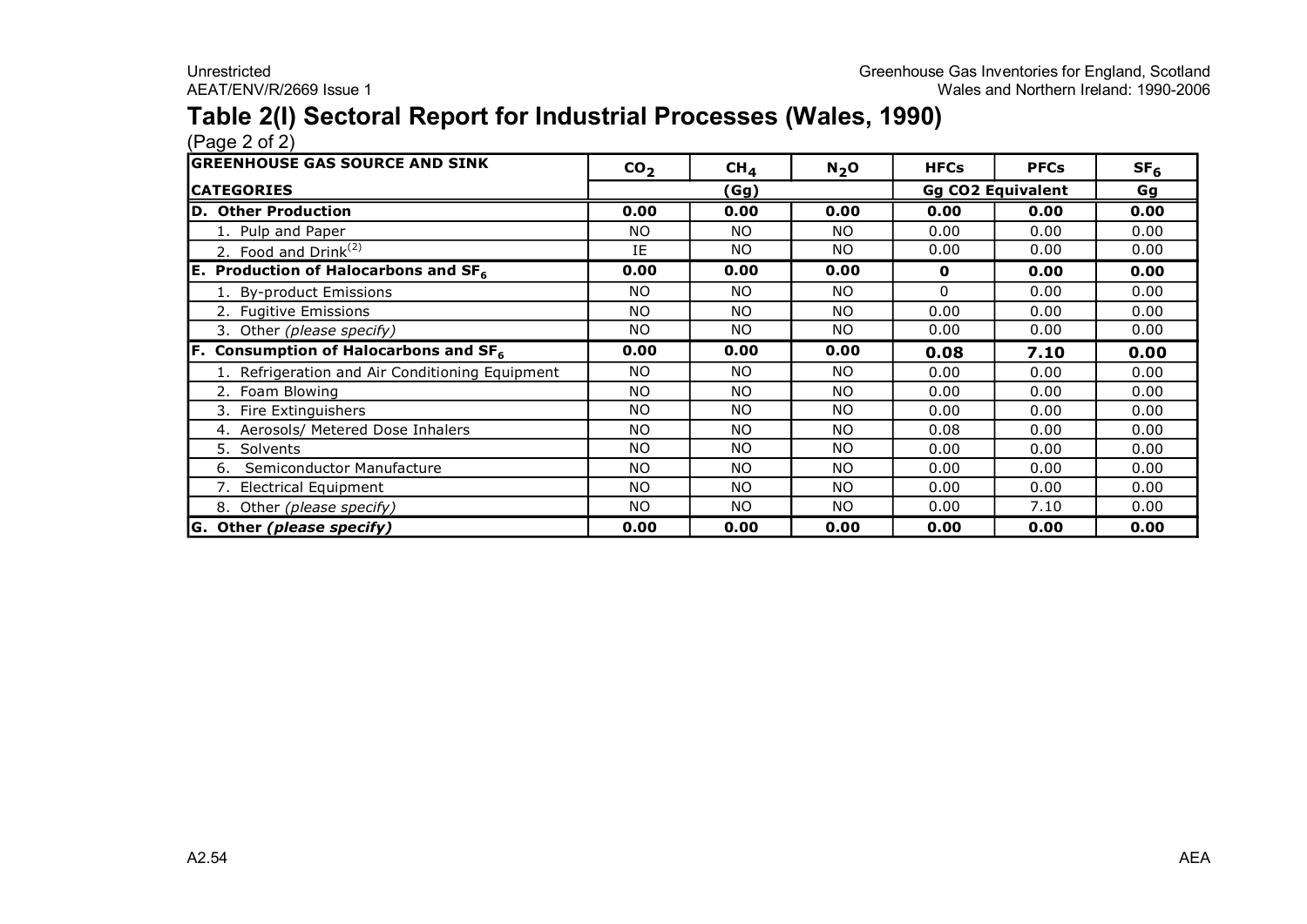### **Table 4 Sectoral Report for Agriculture (Wales, 1990)**

|    | <b>GREENHOUSE GAS SOURCE AND SINK CATEGORIES</b> | CH <sub>4</sub><br>$N_2$ O |                 |  |
|----|--------------------------------------------------|----------------------------|-----------------|--|
|    | <b>CATEGORIES</b>                                |                            | (Gg)            |  |
|    |                                                  |                            |                 |  |
|    | <b>Total Agriculture</b>                         | 138.77                     | 10.36           |  |
|    | <b>A. Enteric Fermentation</b>                   | 125.15                     | 0.00            |  |
| 1. | Cattle                                           | 72.45                      | <b>NO</b>       |  |
| 2. | <b>Buffalo</b>                                   | NO.                        | <b>NO</b>       |  |
| 3. | Sheep                                            | 51.99                      | <b>NO</b>       |  |
| 4. | Goats                                            | 0.06                       | <b>NO</b>       |  |
| 5. | Camels and Llamas                                | NO.                        | <b>NO</b>       |  |
| 6. | Horses                                           | 0.48                       | <b>NO</b>       |  |
| 7. | Mules and Asses                                  | NO.                        | <b>NO</b>       |  |
| 8. | Swine                                            | 0.15                       | <b>NO</b>       |  |
| 9. | Poultry                                          | $\Omega$                   | <b>NO</b>       |  |
|    | 10. Other (Deer)                                 | 0.02                       | <b>NO</b>       |  |
| в. | <b>Manure Management</b>                         | 13.53                      | 0.50            |  |
| 1. | Cattle                                           | 11.38                      | <b>NO</b>       |  |
| 2. | <b>Buffalo</b>                                   | <b>NO</b>                  | 0.00            |  |
| 3. | Sheep                                            | 1.23                       | 0.00            |  |
| 4. | Goats                                            | 0.00                       | 0.00            |  |
| 5. | Camels and Llamas                                | <b>NO</b>                  | $\overline{NO}$ |  |
| 6. | Horses                                           | 0.04                       | 0.00            |  |
| 7. | Mules and Asses                                  | <b>NO</b>                  | <b>NO</b>       |  |
| 8. | Swine                                            | 0.30                       | 0.00            |  |
| 9. | Poultry                                          | 0.57                       | 0.00            |  |
|    | 10. Other Livestock - Deer                       | 0.00                       | 0.00            |  |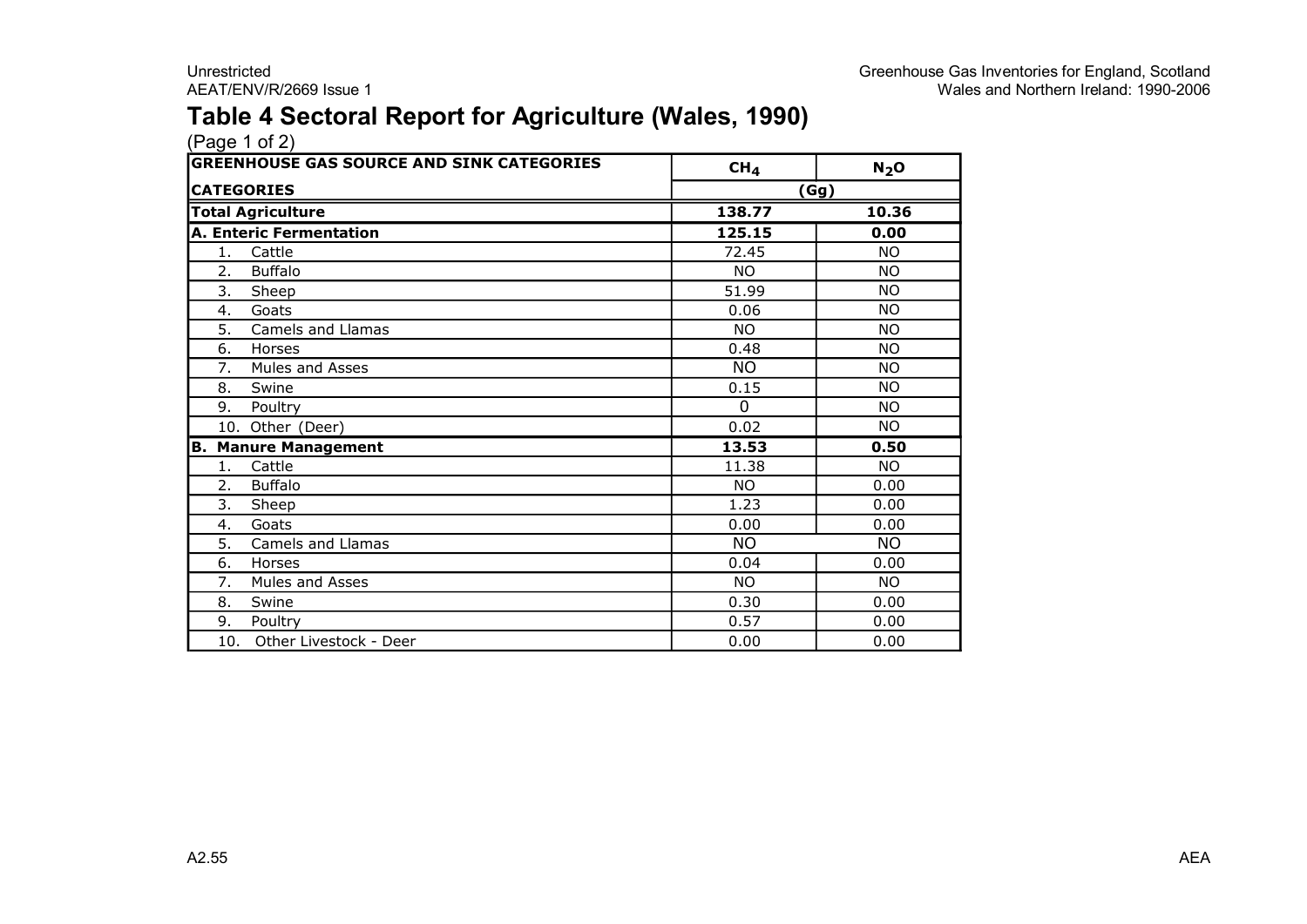### **Table 4 Sectoral Report for Agriculture (Wales, 1990)**

| <b>GREENHOUSE GAS SOURCE AND SINK CATEGORIES</b> | CH <sub>4</sub> | N <sub>2</sub> O |
|--------------------------------------------------|-----------------|------------------|
| <b>CATEGORIES</b>                                |                 | (Gg)             |
| <b>B. Manure Management (continued)</b>          |                 |                  |
| 11. Anaerobic Lagoons                            | NO.             | NO.              |
| 12. Liquid Systems                               | NO.             | 0.0180           |
| 13. Solid Storage and Dry Lot                    | NO.             | 0.4436           |
| 14. Other AWMS                                   | NO.             | 0.03             |
|                                                  |                 |                  |
| <b>C. Rice Cultivation</b>                       | <b>NO</b>       | <b>NO</b>        |
| D. Agricultural Soils <sup>(1)</sup>             | <b>NE</b>       | 9.86             |
| <b>E. Prescribed Burning of Savannas</b>         | <b>NO</b>       | <b>NO</b>        |
| F. Field Burning of Agricultural Residues        | 0.09            | 0.00             |
| 1. Cereals                                       | 0.09            | 0.00             |
| 2. Pulse                                         | NO.             | NO.              |
| 3. Tuber and Root                                | NO.             | NO.              |
| 4. Sugar Cane                                    | NO.             | NO.              |
| 5. Other (Linseed)                               | 0.00            | 0.00             |
| G. Other                                         | 0.00            | 0.000            |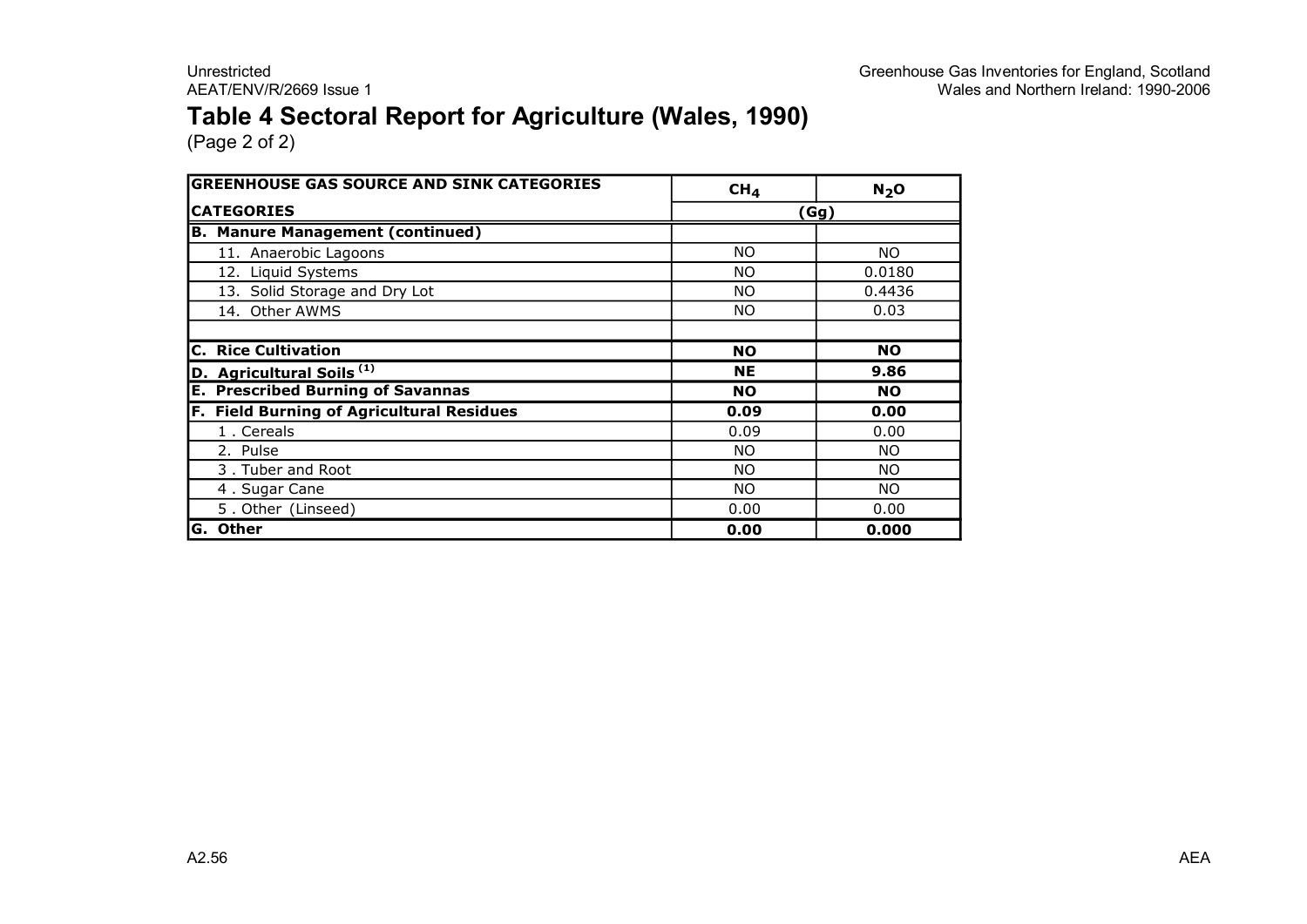### **Table 5 Sectoral Report for Land Use Change and Forestry (Wales, 1990)**

| <b>GREENHOUSE GAS SOURCE AND SINK CATEGORIES</b> | CO <sub>2</sub> | CH <sub>4</sub> | N <sub>2</sub> O |  |  |
|--------------------------------------------------|-----------------|-----------------|------------------|--|--|
| <b>ICATEGORIES</b>                               | (Gg)            |                 |                  |  |  |
| 5. Land-Use Change and Forestry                  | $-238$          | 0.05            | 0.00             |  |  |
| A. Forest Land                                   | $-1,174$        | 0.02            | 0.00             |  |  |
| B. Cropland                                      | 969             |                 |                  |  |  |
| C. Grassland                                     | $-401$          | 0.01            | 0.00             |  |  |
| D. Wetlands                                      |                 |                 |                  |  |  |
| E. Settlements                                   | 704             | 0.03            | 0.00             |  |  |
| F. Other land                                    |                 |                 |                  |  |  |
| G. Other activities                              | $-336$          |                 |                  |  |  |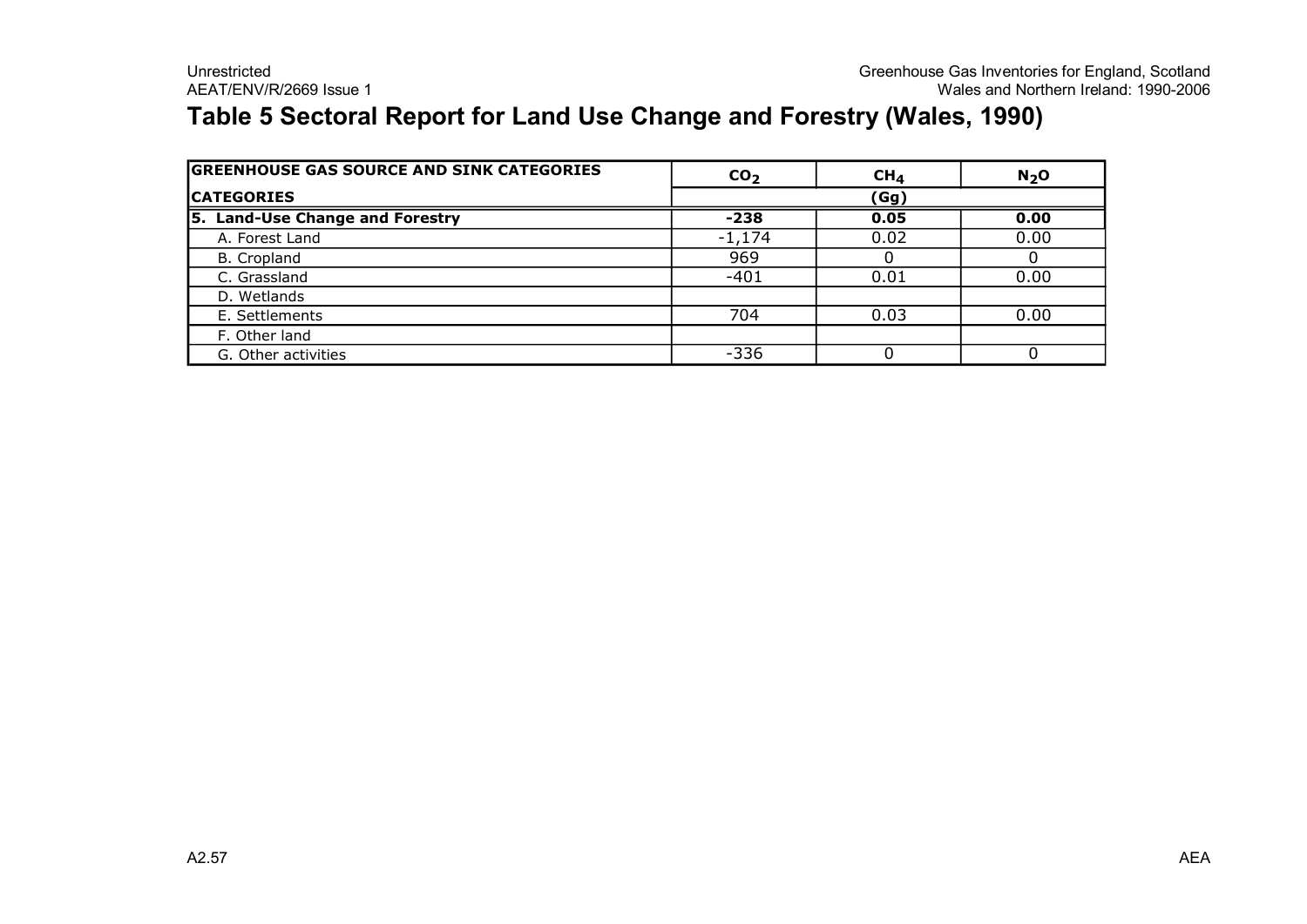### **Table 6 Sectoral Report for Waste (Wales, 1990)**

| <b>GREENHOUSE GAS SOURCE AND SINK CATEGORIES</b> | CO <sub>2</sub> | CH <sub>4</sub> | N <sub>2</sub> O |
|--------------------------------------------------|-----------------|-----------------|------------------|
|                                                  |                 | (Gg)            |                  |
| <b>Total Waste</b>                               | 49              | 134             | 0.17             |
| A. Solid Waste Disposal on Land                  | 0.00            | 132             | 0.00             |
| 1. Managed Waste Disposal on Land                | 0.00            | 132             | 0.00             |
| 2. Unmanaged Waste Disposal Sites                |                 |                 |                  |
| 3. Other (please specify)                        |                 |                 |                  |
|                                                  |                 |                 |                  |
| <b>Wastewater Handling</b><br>В.                 | 0.00            | 1.67            | 0.17             |
| 1. Industrial Wastewater                         |                 |                 |                  |
| 2. Domestic and Commercial Wastewater            | 0.00            | 1.67            | 0.17             |
| 3. Other (please specify)                        |                 |                 |                  |
|                                                  |                 |                 |                  |
| <b>C.</b> Waste Incineration                     | 49              | 0.00            | 0.00             |
| D. Other (please specify)                        |                 |                 |                  |
|                                                  |                 |                 |                  |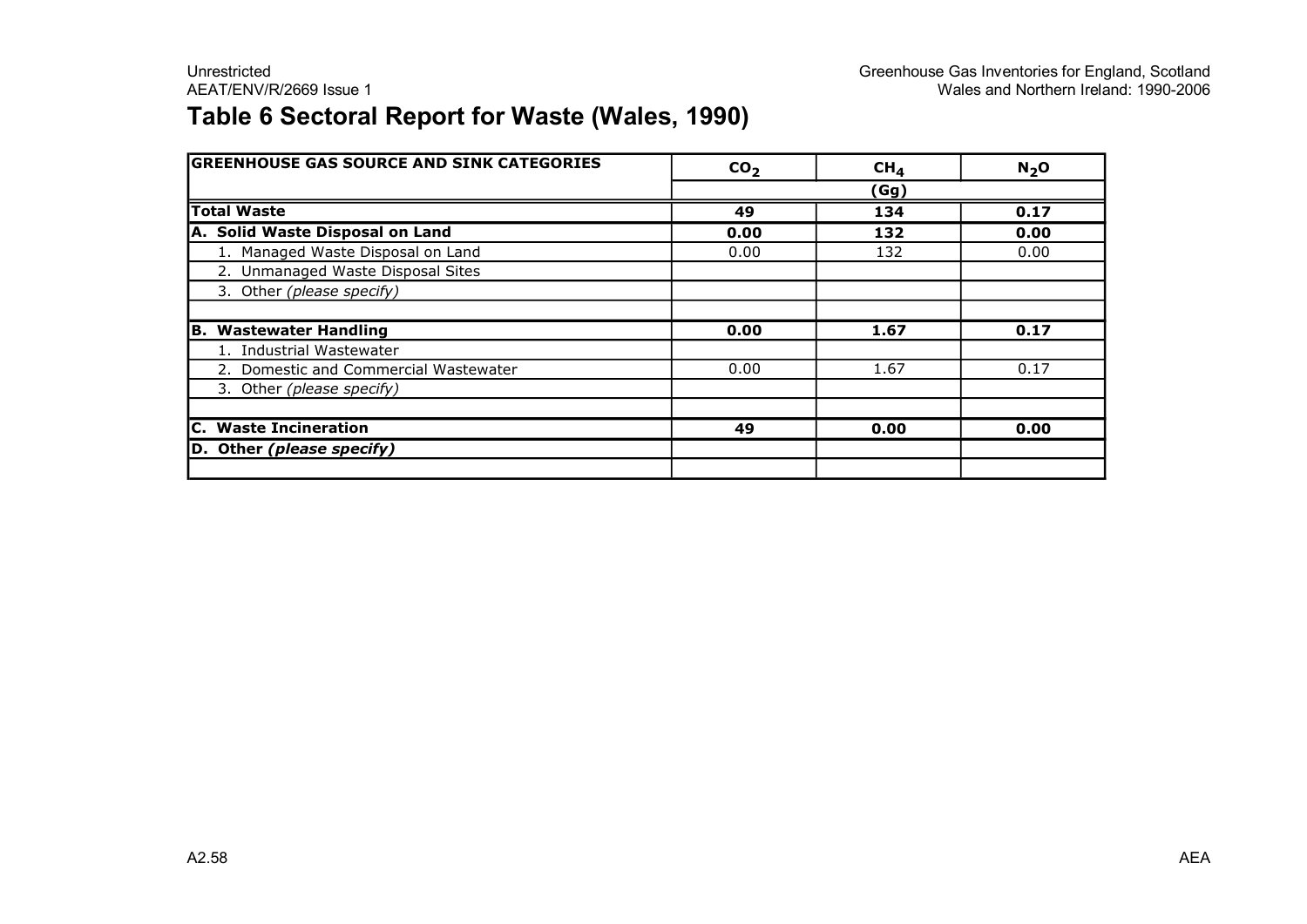#### **Table 7A Summary Report for National Greenhouse Gas Inventories (Wales, 1990)**  $(Pane 1 of 2)$

| $(1 \omega)$                                 |                 |                 |                  |                                 |             |                 |
|----------------------------------------------|-----------------|-----------------|------------------|---------------------------------|-------------|-----------------|
| <b>GREENHOUSE GAS SOURCE AND SINK</b>        | CO <sub>2</sub> | CH <sub>4</sub> | N <sub>2</sub> O | <b>HFCs</b>                     | <b>PFCs</b> | SF <sub>6</sub> |
| <b>CATEGORIES</b>                            |                 | (Gg)            |                  | CO <sub>2</sub> equivalent (Gg) |             | Gg              |
| <b>Total National Emissions and Removals</b> | 43,236.30       | 375.30          | 11.94            | 0.08                            | 312.83      | 0.00            |
| 1. Energy                                    | 41,630.82       | 101.70          | 1.40             | 0.00                            | 0.00        | 0.00            |
| A. Fuel Combustion                           | 41,472.67       | 13.58           | 1.40             | 0.00                            | 0.00        | 0.00            |
| 1. Energy Industries                         | 15,534.56       | 0.79            | 0.37             | 0.00                            | 0.00        | 0.00            |
| 2. Manufacturing Industries and Construction | 13,218.94       | 3.63            | 0.45             | 0.00                            | 0.00        | 0.00            |
| 3. Transport                                 | 6,120.28        | 1.41            | 0.25             | 0.00                            | 0.00        | 0.00            |
| 4. Other Sectors                             | 6,376.25        | 7.74            | 0.32             | 0.00                            | 0.00        | 0.00            |
| 5. Other                                     | 222.63          | 0.01            | 0.01             | 0.00                            | 0.00        | 0.00            |
| B. Fugitive Emissions from Fuels             | 158.15          | 88.12           | 0.00             | 0.00                            | 0.00        | 0.00            |
| 1. Solid Fuels                               | 158.15          | 72.03           | 0.00             | 0.00                            | 0.00        | 0.00            |
| 2. Oil and Natural Gas                       | 0.00            | 16.09           | 0.00             | 0.00                            | 0.00        | 0.00            |
| 2. Industrial Processes                      | 1,794.73        | 0.64            | 0.01             | 0.08                            | 312.83      | 0.00            |
| A. Mineral Products                          | 928.93          | 0.00            | 0.00             | 0.00                            | 0.00        | 0.00            |
| <b>B.</b> Chemical Industry                  | 75.48           | 0.39            | 0.00             | 0.00                            | 0.00        | 0.00            |
| <b>Metal Production</b>                      | 790.32          | 0.25            | 0.01             | 0.00                            | 305.73      | 0.00            |
| D. Other Production $\overline{^{(3)}}$      | 0.00            | 0.00            | 0.00             | 0.00                            | 0.00        | 0.00            |
| E. Production of Halocarbons and $SF6$       | 0.00            | 0.00            | 0.00             | 0.00                            | 0.00        | 0.00            |
| F. Consumption of Halocarbons and $SF6$      | 0.00            | 0.00            | 0.00             | 0.08                            | 7.10        | 0.00            |
| G. Other                                     | 0.00            | 0.00            | 0.00             | 0.00                            | 0.00        | 0.00            |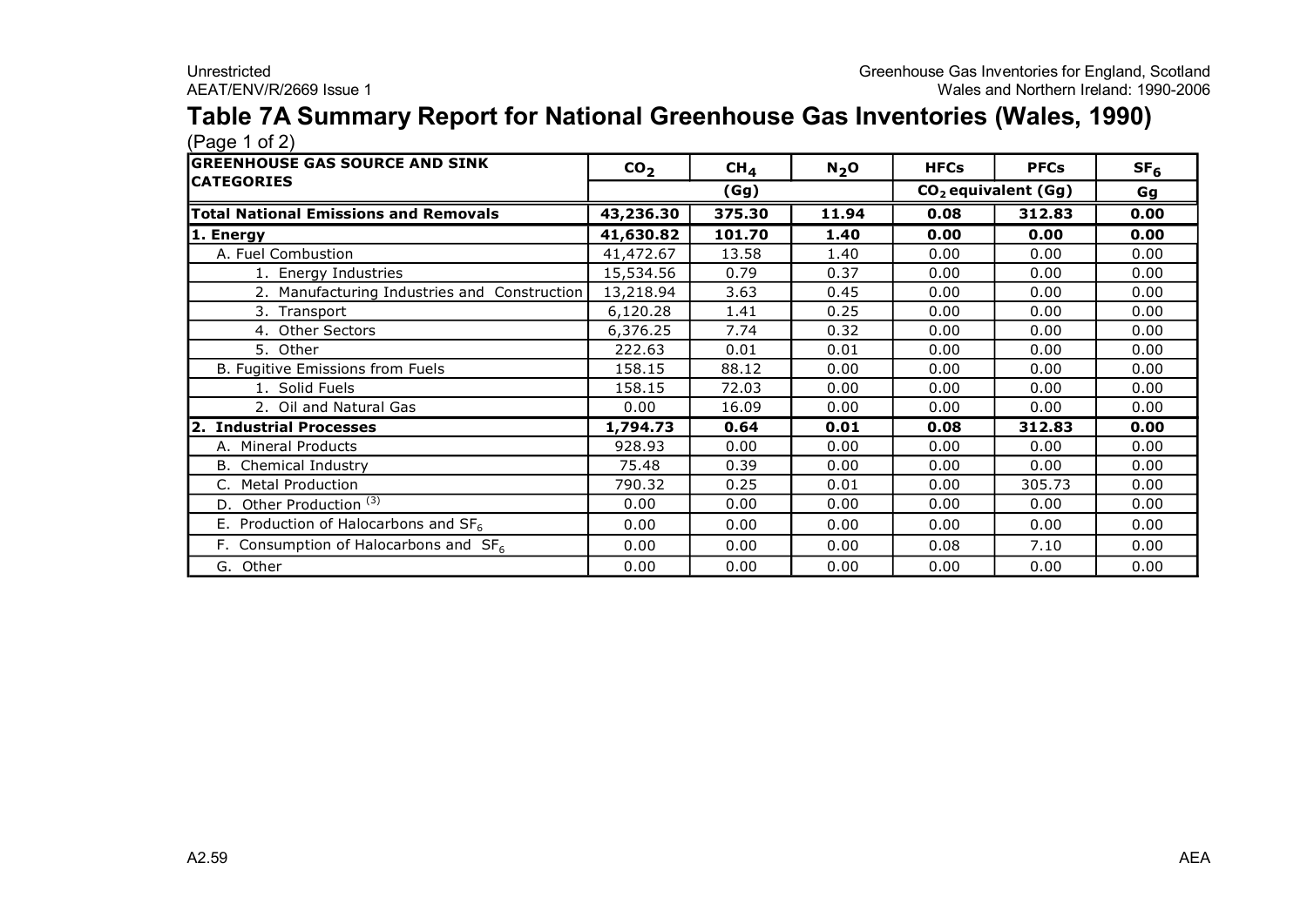#### **Table 7A Summary Report for National Greenhouse Gas Inventories (Wales, 1990)** (Page 2 of 2)

| <b>GREENHOUSE GAS SOURCE AND SINK</b>     | CO <sub>2</sub> | CH <sub>4</sub> | $N_2$ O   | <b>HFCs</b>           | <b>PFCs</b> | SF <sub>6</sub> |
|-------------------------------------------|-----------------|-----------------|-----------|-----------------------|-------------|-----------------|
| <b>ICATEGORIES</b>                        |                 | (Gg)            |           | $CO2$ equivalent (Gg) | (Gg)        |                 |
| 3. Solvent and Other Product Use          | 0.00            | 0.00            | 0.00      | 0.00                  | 0.00        | 0.00            |
| 4. Agriculture                            | 0.00            | 138.77          | 10.36     | 0.00                  | 0.00        | 0.00            |
| A. Enteric Fermentation                   |                 | 125.15          | 0.00      | 0.00                  | 0.00        | 0.00            |
| B. Manure Management                      |                 | 13.53           | 0.50      | 0.00                  | 0.00        | 0.00            |
| C. Rice Cultivation                       |                 | <b>NO</b>       | <b>NO</b> | 0.00                  | 0.00        | 0.00            |
| D. Agricultural Soils                     |                 | <b>NE</b>       | 9.86      | 0.00                  | 0.00        | 0.00            |
| E. Prescribed Burning of Savannas         |                 | <b>NO</b>       | <b>NO</b> | 0.00                  | 0.00        | 0.00            |
| F. Field Burning of Agricultural Residues |                 | 0.09            | 0.00      | 0.00                  | 0.00        | 0.00            |
| G. Other                                  |                 | 0.00            | 0.00      | 0.00                  | 0.00        | 0.00            |
| 5. Land-Use Change and Forestry           | $-238$          | 0.05            | 0.00      | 0.00                  | 0.00        | 0.00            |
| A. Forest Land                            | $-1,174$        | 0.02            | 0.00      |                       |             |                 |
| B. Cropland                               | 969             | 0.00            | 0.00      |                       |             |                 |
| C. Grassland                              | $-401$          | 0.01            | 0.00      |                       |             |                 |
| D. Wetlands                               | 0.00            | 0.00            | 0.00      |                       |             |                 |
| E. Settlements                            | 704             | 0.03            | 0.00      |                       |             |                 |
| F. Other land                             | 0.00            | 0.00            | 0.00      |                       |             |                 |
| G. Other activities                       | $-335.52$       | 0.00            | 0.00      |                       |             |                 |
| 16. Waste                                 | 48.9            | 134.1           | 0.17      | 0.00                  | 0.00        | 0.00            |
| A. Solid Waste Disposal on Land           | 0.00            | 132.47          | 0.00      | 0.00                  | 0.00        | 0.00            |
| B. Wastewater Handling                    | 0.00            | 1.67            | 0.17      | 0.00                  | 0.00        | 0.00            |
| C. Waste Incineration                     | 48.9            | 0.0             | 0.0       | 0.0                   | 0.0         | 0.0             |
| D. Other                                  | 0.0             | 0.0             | 0.0       | 0.0                   | 0.0         | 0.0             |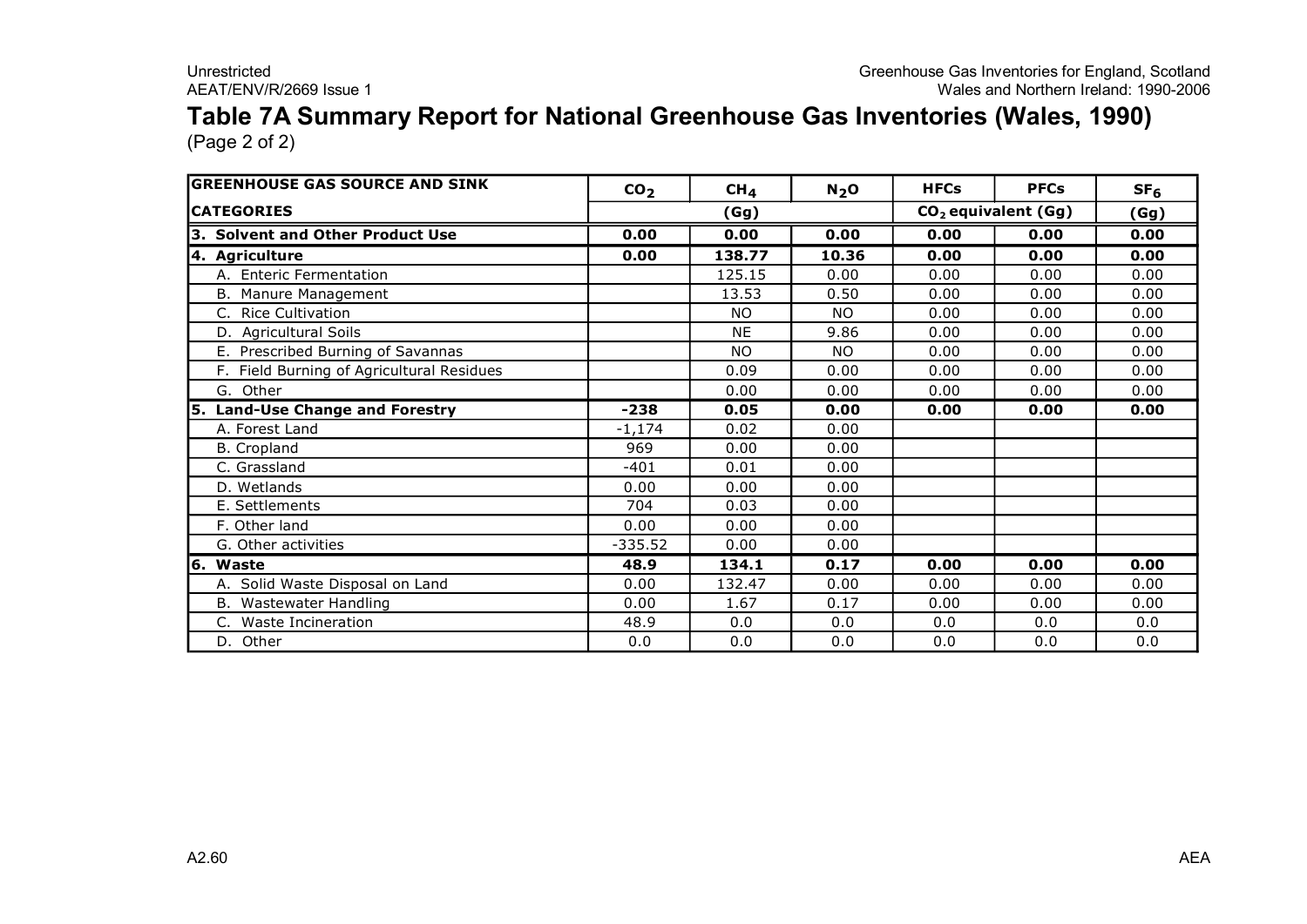## **Table 7A Summary Report for National Greenhouse Gas Inventories (Wales, 1995)**

| (Page 1 of 2)                                    |                 |                 |         |             |                       |                 |
|--------------------------------------------------|-----------------|-----------------|---------|-------------|-----------------------|-----------------|
| <b>GREENHOUSE GAS SOURCE AND SINK</b>            | CO <sub>2</sub> | CH <sub>4</sub> | $N_2$ O | <b>HFCs</b> | <b>PFCs</b>           | SF <sub>6</sub> |
| <b>CATEGORIES</b>                                |                 | (Gg)            |         |             | $CO2$ equivalent (Gg) | Gg              |
| <b>Total National Emissions and Removals</b>     | 40841.14        | 322.71          | 11.86   | 67.54       | 147.30                | 0.00            |
| 1. Energy                                        | 39106.46        | 63.18           | 1.43    | 0.00        | 0.00                  | 0.00            |
| A. Fuel Combustion                               | 39066.27        | 10.20           | 1.43    |             |                       |                 |
| 1. Energy Industries                             | 11724.88        | 0.72            | 0.25    |             |                       |                 |
| 2. Manufacturing Industries and Construction     | 14685.85        | 4.57            | 0.43    |             |                       |                 |
| 3. Transport                                     | 6103.91         | 1.09            | 0.45    |             |                       |                 |
| 4. Other Sectors                                 | 6389.76         | 3.81            | 0.29    |             |                       |                 |
| 5. Other                                         | 161.87          | 0.00            | 0.00    |             |                       |                 |
| B. Fugitive Emissions from Fuels                 | 40.19           | 52.98           | 0.00    |             |                       |                 |
| 1. Solid Fuels                                   | 0.00            | 37.71           | 0.00    |             |                       |                 |
| 2. Oil and Natural Gas                           | 40.19           | 15.28           | 0.00    |             |                       |                 |
| 2. Industrial Processes                          | 1883.86         | 0.63            | 0.01    | 67.54       | 147.30                | 0.00            |
| A. Mineral Products                              | 922.55          | 0.00            | 0.00    | 0.00        | 0.00                  | 0.00            |
| <b>B.</b> Chemical Industry                      | 82.57           | 0.33            | 0.00    | 0.00        | 0.00                  | 0.00            |
| C. Metal Production                              | 878.73          | 0.29            | 0.01    | 0.00        | 143.33                | 0.00            |
| D. Other Production $\overline{(3)}$             |                 |                 |         |             |                       |                 |
| E. Production of Halocarbons and SF <sub>6</sub> | 0.00            | 0.00            | 0.00    | 0.00        | 0.00                  | 0.00            |
| F. Consumption of Halocarbons and $SF6$          | 0.00            | 0.00            | 0.00    | 67.54       | 3.97                  | 0.00            |
| G. Other                                         |                 |                 |         |             |                       |                 |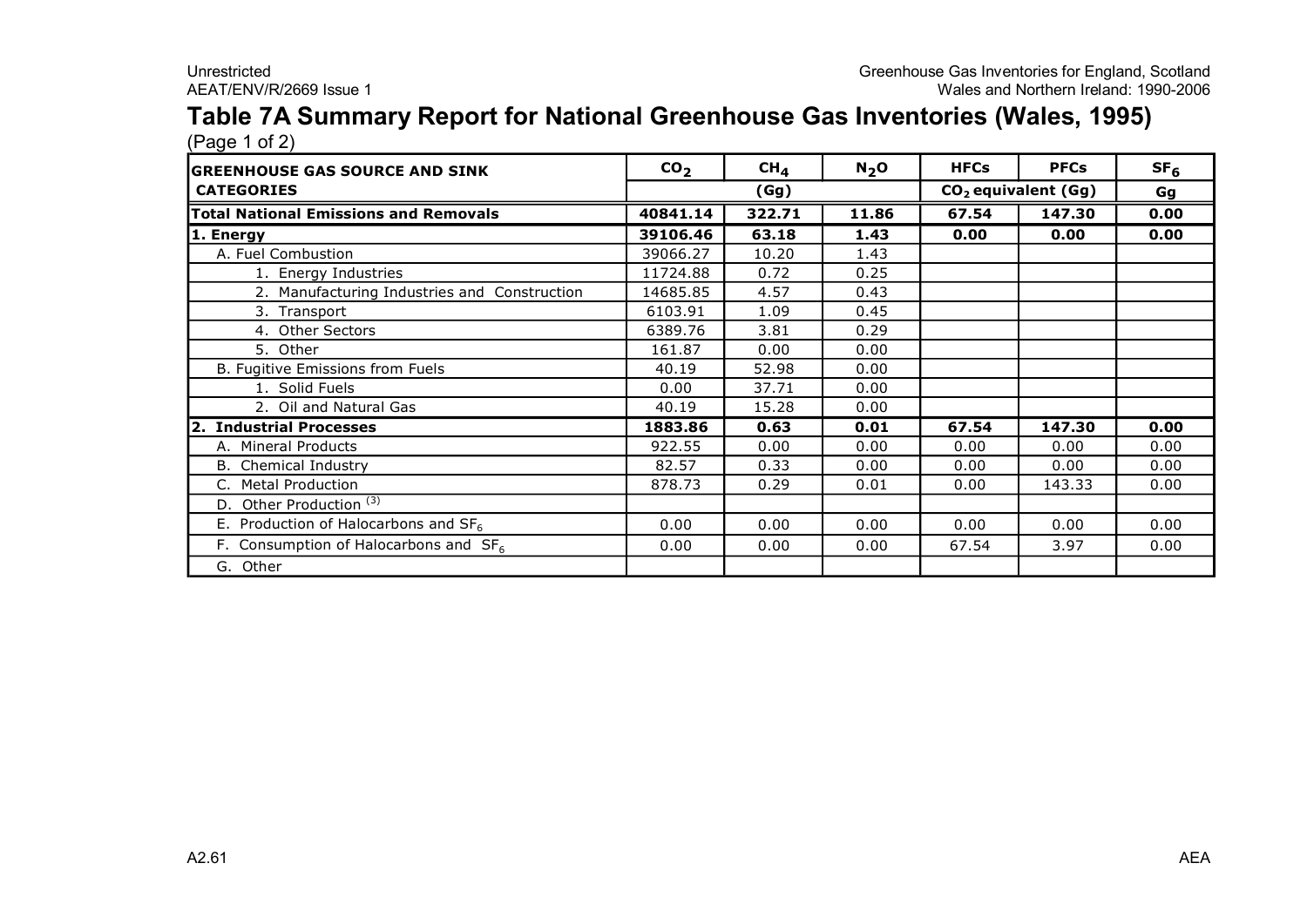### **Table 7A Summary Report for National Greenhouse Gas Inventories (Wales, 1995)** (Page 2 of 2)

| <b>GREENHOUSE GAS SOURCE AND SINK</b>     | CO <sub>2</sub> | CH <sub>4</sub> | $N_2$ O   | <b>HFCs</b> | <b>PFCs</b>                     | SF <sub>6</sub> |
|-------------------------------------------|-----------------|-----------------|-----------|-------------|---------------------------------|-----------------|
| <b>CATEGORIES</b>                         |                 | (Gg)            |           |             | CO <sub>2</sub> equivalent (Gg) | (Gg)            |
| 3. Solvent and Other Product Use          | 0.00            | 0.00            | 0.00      | 0.00        | 0.00                            | 0.00            |
| 4. Agriculture                            | 0.00            | 139.40          | 10.25     | 0.00        | 0.00                            | 0.00            |
| A. Enteric Fermentation                   |                 | 126.27          | 0.00      |             |                                 |                 |
| B. Manure Management                      |                 | 13.13           | 0.48      |             |                                 |                 |
| C. Rice Cultivation                       |                 | <b>NO</b>       | <b>NO</b> |             |                                 |                 |
| D. Agricultural Soils                     |                 | 0.00            | 9.76      |             |                                 |                 |
| E. Prescribed Burning of Savannas         |                 | <b>NO</b>       | <b>NO</b> |             |                                 |                 |
| F. Field Burning of Agricultural Residues |                 | 0.00            | 0.00      |             |                                 |                 |
| G. Other                                  |                 | 0.00            | 0.00      |             |                                 |                 |
| 5. Land-Use Change and Forestry           | $-194.50$       | 0.14            | 0.00      | 0.00        | 0.00                            | 0.00            |
| A. Forest Land                            | $-1401.67$      | 0.11            | 0.00      |             |                                 |                 |
| <b>B.</b> Cropland                        | 1000.22         | 0.00            | 0.00      |             |                                 |                 |
| C. Grassland                              | $-445.54$       | 0.01            | 0.00      |             |                                 |                 |
| D. Wetlands                               | 0.00            | 0.00            | 0.00      |             |                                 |                 |
| E. Settlements                            | 694.52          | 0.02            | 0.00      |             |                                 |                 |
| F. Other land                             | 0.00            | 0.00            | 0.00      |             |                                 |                 |
| G. Other activities                       | $-42.04$        | 0.00            | 0.00      |             |                                 |                 |
| 6. Waste                                  | 45.33           | 119.36          | 0.17      | 0.00        | 0.00                            | 0.00            |
| A. Solid Waste Disposal on Land           | 0.00            | 117.65          | 0.00      |             |                                 |                 |
| B. Wastewater Handling                    | 0.00            | 1.71            | 0.17      |             |                                 |                 |
| C. Waste Incineration                     | 45.33           | 0.01            | 0.00      |             |                                 |                 |
| D. Other                                  |                 |                 |           |             |                                 |                 |
| 7. Other (please specify)                 | 0.00            | 0.00            | 0.00      |             |                                 |                 |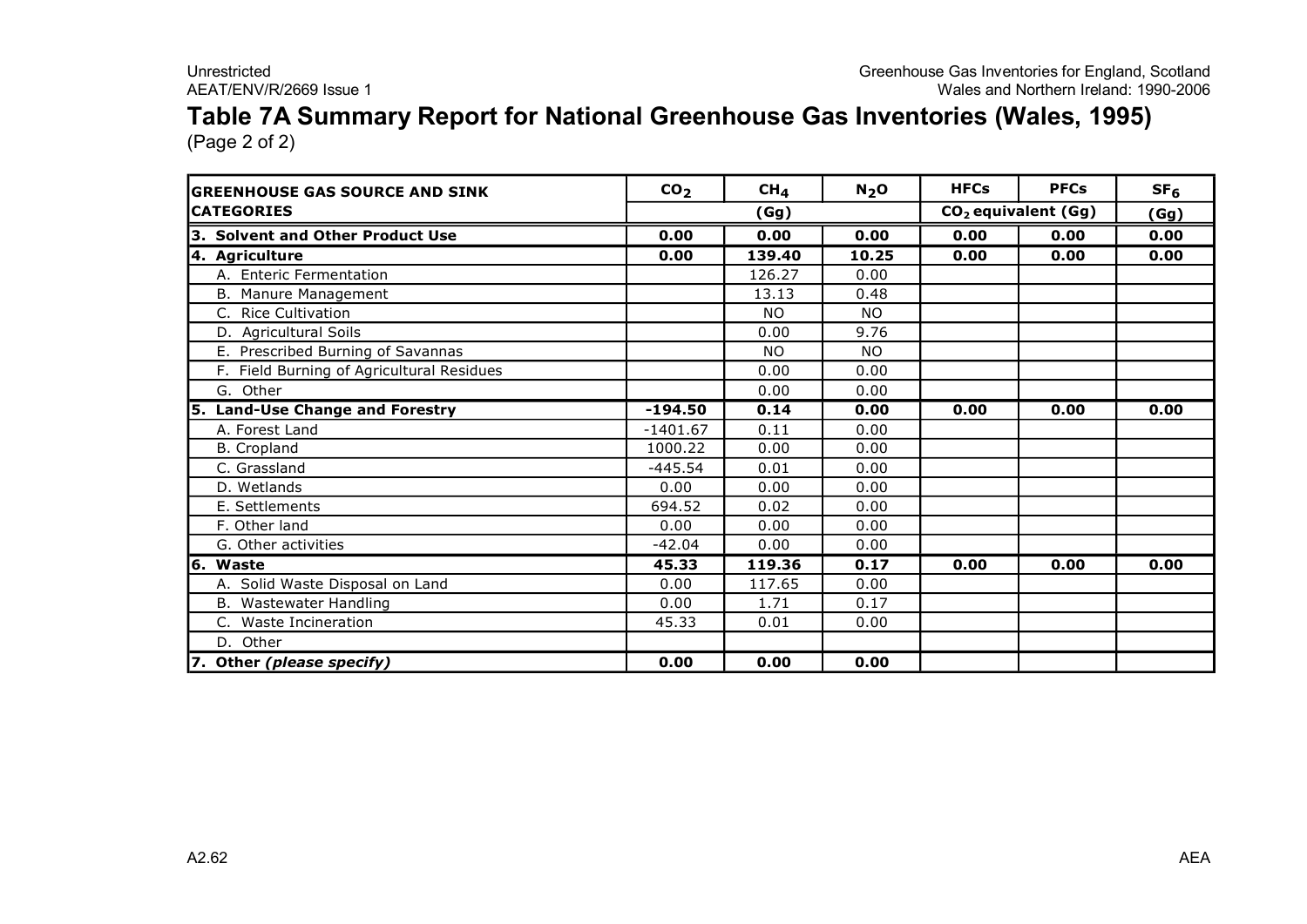#### **Table 7A Summary Report for National Greenhouse Gas Inventories (Wales, 2005)** (Page 1 of 2)

| . ugu . u. m<br><b>GREENHOUSE GAS SOURCE AND SINK</b> | CO <sub>2</sub> | CH <sub>4</sub> | N <sub>2</sub> O | <b>HFCs</b>                     | <b>PFCs</b> | SF <sub>6</sub> |
|-------------------------------------------------------|-----------------|-----------------|------------------|---------------------------------|-------------|-----------------|
| <b>CATEGORIES</b>                                     |                 | (Gg)            |                  | CO <sub>2</sub> equivalent (Gg) |             | Gg              |
| <b>Total National Emissions and Removals</b>          | 40552.50        | 228.52          | 11.01            | 383.86                          | 20.35       | 0.00            |
| 1. Energy                                             | 39093.11        | 40.00           | 1.78             | 0.00                            | 0.00        | 0.00            |
| A. Fuel Combustion                                    | 39082.11        | 5.42            | 1.78             |                                 |             |                 |
| 1. Energy Industries                                  | 16233.36        | 0.47            | 0.26             |                                 |             |                 |
| 2. Manufacturing Industries and Construction          | 10348.37        | 2.85            | 0.34             |                                 |             |                 |
| 3. Transport                                          | 6649.64         | 0.40            | 0.95             |                                 |             |                 |
| 4. Other Sectors                                      | 5743.67         | 1.69            | 0.23             |                                 |             |                 |
| 5. Other                                              | 107.07          | 0.00            | 0.00             |                                 |             |                 |
| B. Fugitive Emissions from Fuels                      | 11.00           | 34.59           | 0.00             |                                 |             |                 |
| 1. Solid Fuels                                        | 0.00            | 22.80           | 0.00             |                                 |             |                 |
| 2. Oil and Natural Gas                                | 11.00           | 11.79           | 0.00             |                                 |             |                 |
| 2. Industrial Processes                               | 1671.89         | 0.32            | 0.01             | 383.86                          | 20.35       | 0.00            |
| A. Mineral Products                                   | 711.81          | 0.00            | 0.00             | 0.00                            | 0.00        | 0.00            |
| B. Chemical Industry                                  | 87.59           | 0.03            | 0.00             | 0.00                            | 0.00        | 0.00            |
| C. Metal Production                                   | 872.49          | 0.29            | 0.01             | 0.13                            | 16.05       | 0.00            |
| D. Other Production <sup>(3)</sup>                    |                 |                 |                  |                                 |             |                 |
| E. Production of Halocarbons and $SF6$                | 0.00            | 0.00            | 0.00             | 0.00                            | 0.00        | 0.00            |
| F. Consumption of Halocarbons and $SF6$               | 0.00            | 0.00            | 0.00             | 383.73                          | 4.30        | 0.00            |
| G. Other                                              |                 |                 |                  |                                 |             |                 |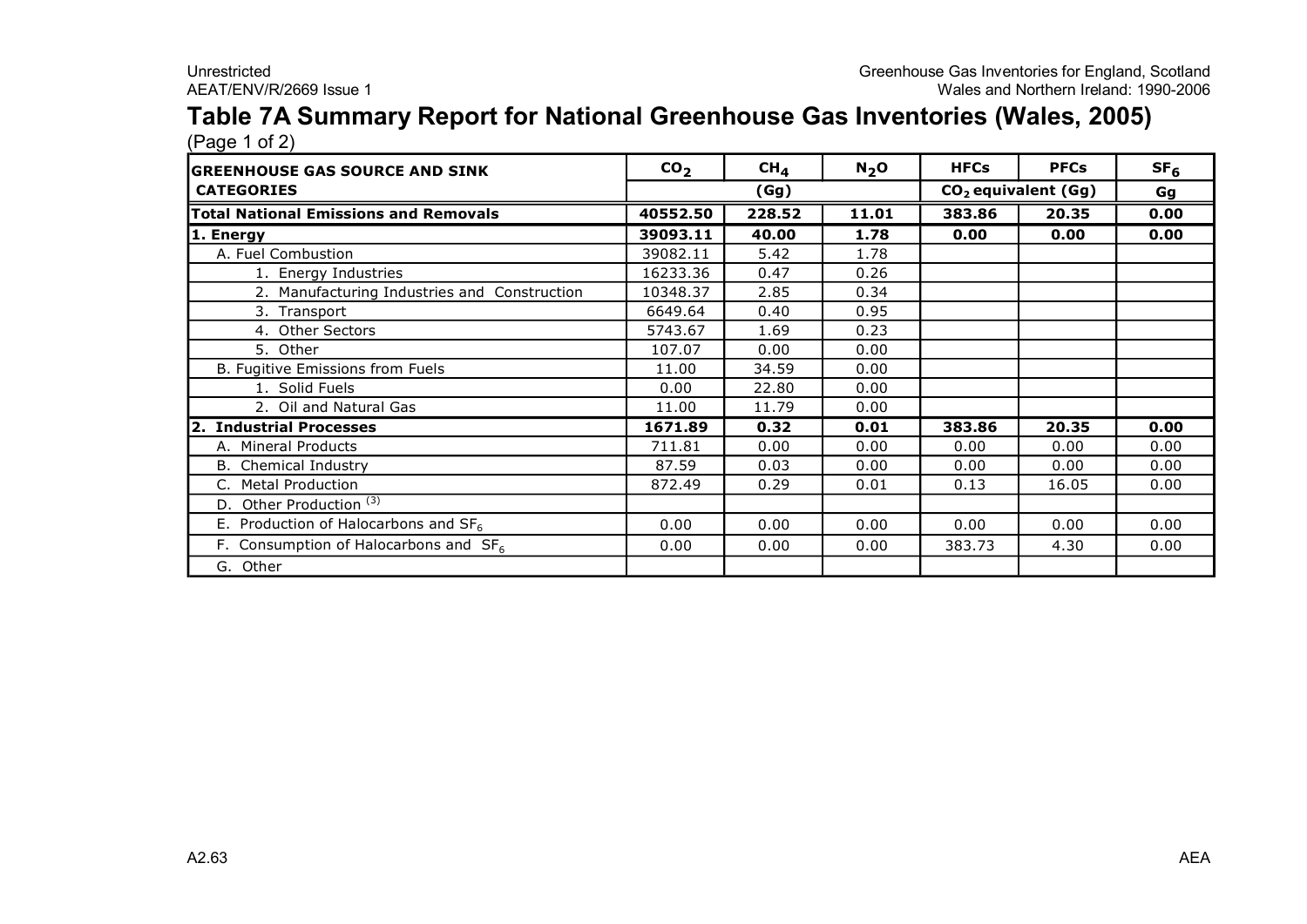#### **Table 7A Summary Report for National Greenhouse Gas Inventories (Wales, 2005)** (Page 2 of 2)

| <b>GREENHOUSE GAS SOURCE AND SINK</b>     | CO <sub>2</sub> | CH <sub>4</sub> | $N_2$ O   | <b>HFCs</b> | <b>PFCs</b>                     | SF <sub>6</sub> |
|-------------------------------------------|-----------------|-----------------|-----------|-------------|---------------------------------|-----------------|
| <b>CATEGORIES</b>                         |                 | (Gg)            |           |             | CO <sub>2</sub> equivalent (Gg) | (Gg)            |
| 3. Solvent and Other Product Use          | 0.00            | 0.00            | 0.00      | 0.00        | 0.00                            | 0.00            |
| 4. Agriculture                            | 0.00            | 129.48          | 9.02      | 0.00        | 0.00                            | 0.00            |
| A. Enteric Fermentation                   |                 | 116.77          | 0.00      |             |                                 |                 |
| B. Manure Management                      |                 | 12.71           | 0.44      |             |                                 |                 |
| C. Rice Cultivation                       |                 | <b>NO</b>       | <b>NO</b> |             |                                 |                 |
| D. Agricultural Soils                     |                 | 0.00            | 8.58      |             |                                 |                 |
| E. Prescribed Burning of Savannas         |                 | <b>NO</b>       | NO.       |             |                                 |                 |
| F. Field Burning of Agricultural Residues |                 | 0.00            | 0.00      |             |                                 |                 |
| G. Other                                  |                 | 0.00            | 0.00      |             |                                 |                 |
| 5. Land-Use Change and Forestry           | $-230.96$       | 0.06            | 0.00      | 0.00        | 0.00                            | 0.00            |
| A. Forest Land                            | $-1506.86$      | 0.01            | 0.00      |             |                                 |                 |
| <b>B.</b> Cropland                        | 1040.43         | 0.00            | 0.00      |             |                                 |                 |
| C. Grassland                              | $-574.36$       | 0.03            | 0.00      |             |                                 |                 |
| D. Wetlands                               | 0.00            | 0.00            | 0.00      |             |                                 |                 |
| E. Settlements                            | 686.24          | 0.02            | 0.00      |             |                                 |                 |
| F. Other land                             | 0.00            | 0.00            | 0.00      |             |                                 |                 |
| G. Other activities                       | 123.59          | 0.00            | 0.00      |             |                                 |                 |
| 6. Waste                                  | 18.46           | 58.66           | 0.20      | 0.00        | 0.00                            | 0.00            |
| A. Solid Waste Disposal on Land           | 0.00            | 56.78           | 0.00      |             |                                 |                 |
| B. Wastewater Handling                    | 0.00            | 1.87            | 0.19      |             |                                 |                 |
| C. Waste Incineration                     | 18.46           | 0.01            | 0.01      |             |                                 |                 |
| D. Other                                  |                 |                 |           |             |                                 |                 |
| 7. Other (please specify)                 | 0.00            | 0.00            | 0.00      |             |                                 |                 |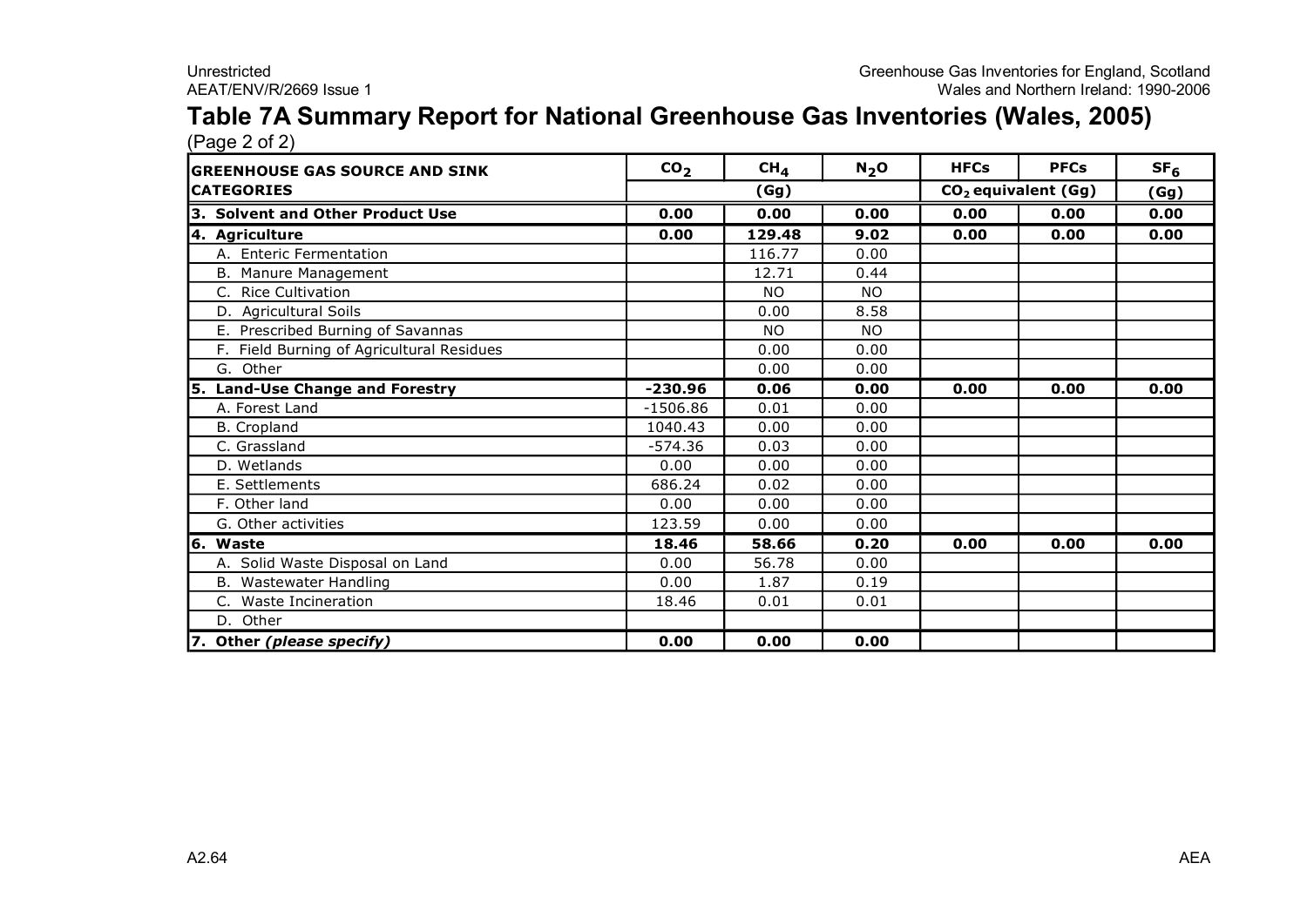### **Table 1 Sectoral Report for Energy (Wales, 2006)**

| <b>GREENHOUSE GAS SOURCE AND SINK CATEGORIES</b>          | CO <sub>2</sub> | CH <sub>4</sub> | $N_2$ O |
|-----------------------------------------------------------|-----------------|-----------------|---------|
|                                                           |                 | (Gg)            |         |
| <b>Total Energy</b>                                       | 40,866          | 40              | 1.88    |
| A. Fuel Combustion Activities (Sectoral Approach)         | 40,851          | 5.67            | 1.88    |
| 1. Energy Industries                                      | 17,428          | 0.53            | 0.33    |
| a. Public Electricity and Heat Production                 | 14,007          | 0.19            | 0.24    |
| b. Petroleum Refining                                     | 3,027           | 0.08            | 0.08    |
| c. Manufacture of Solid Fuels and Other Energy Industries | 394             | 0.26            | 0.01    |
| 2. Manufacturing Industries and Construction              | 10,880          | 3.04            | 0.35    |
| a. Iron and Steel                                         | 6,802           | 2.73            | 0.11    |
| b. Non-Ferrous Metals                                     | IE              | IE              | IE      |
| c. Chemicals                                              | IE              | IE              | IE      |
| d. Pulp, Paper and Print                                  | IE              | IE              | IE      |
| e. Food Processing, Beverages and Tobacco                 | IE              | IE              | IE      |
| f. Other (please specify)                                 | 4,078           | 0.31            | 0.24    |
| 3. Transport                                              | 6,880           | 0.38            | 0.98    |
| a. Civil Aviation                                         | 16              | 0.00            | 0.00    |
| b. Road Transportation                                    | 6,118           | 0.35            | 0.89    |
| c. Railways                                               | 208             | 0.02            | 0.08    |
| d. Navigation                                             | 534             | 0.01            | 0.01    |
| e. Other Transportation (please specify)                  | 4               | 0.00            | 0.00    |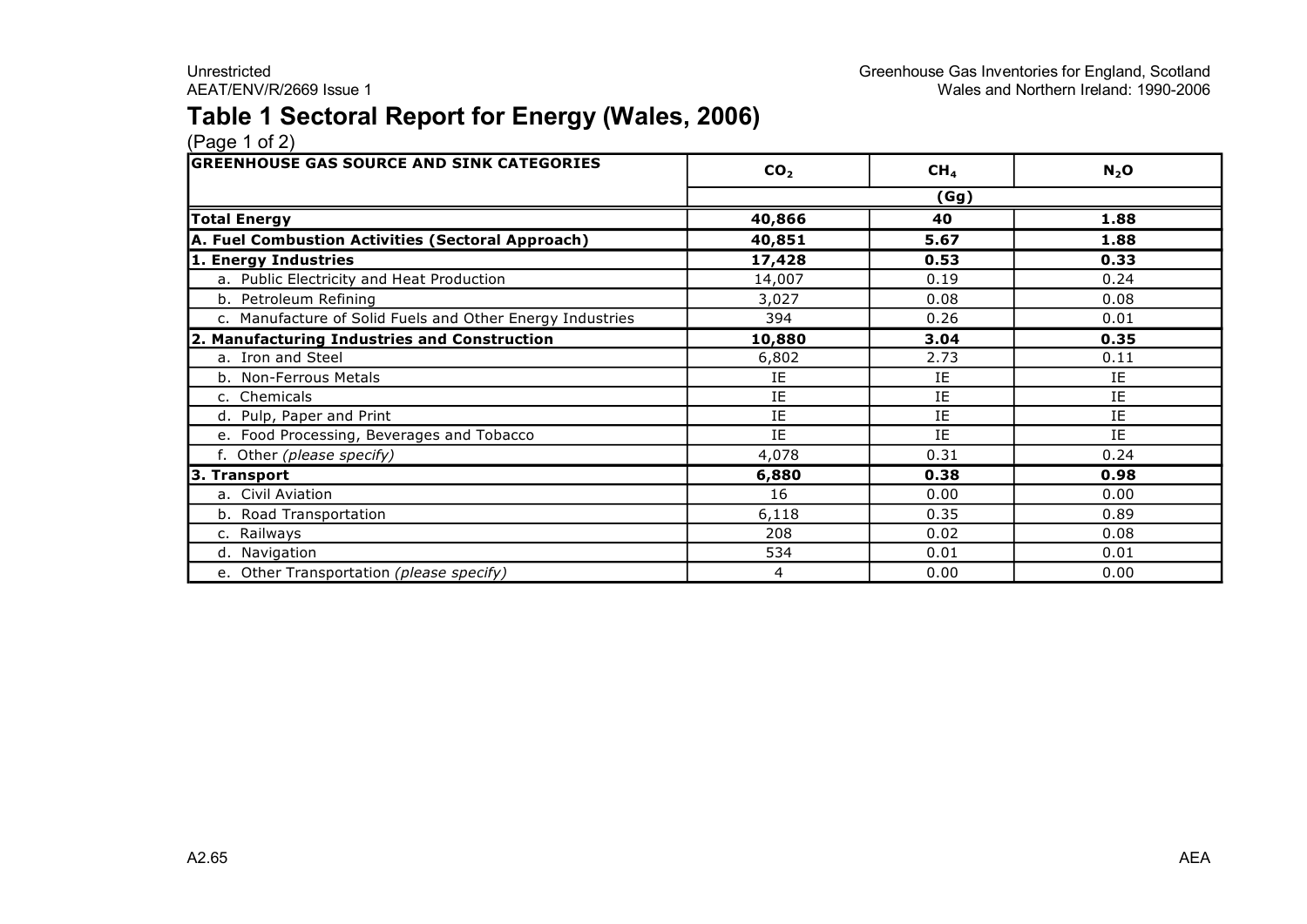### **Table 1 Sectoral Report for Energy (Wales, 2006)**

| <b>GREENHOUSE GAS SOURCE AND SINK CATEGORIES</b> | CO <sub>2</sub> | CH <sub>4</sub> | N <sub>2</sub> O |  |  |  |
|--------------------------------------------------|-----------------|-----------------|------------------|--|--|--|
|                                                  | (Gg)            |                 |                  |  |  |  |
| 4. Other Sectors                                 | 5,559           | 1.72            | 0.22             |  |  |  |
| a. Commercial/Institutional                      | 691             | 0.07            | 0.00             |  |  |  |
| b. Residential                                   | 4,349           | 1.62            | 0.03             |  |  |  |
| c. Agriculture/Forestry/Fisheries                | 518             | 0.03            | 0.19             |  |  |  |
| 5. Other (Military Aircraft and Naval Vessels)   | 104             | 0.00            | 0.00             |  |  |  |
| <b>B. Fugitive Emissions from Fuels</b>          | 15              | 33.84           | 0.00             |  |  |  |
| 1. Solid Fuels                                   | 15              | 22.65           | 0.00             |  |  |  |
| a. Coal Mining                                   | 0               | 22.55           | 0.00             |  |  |  |
| b. Solid Fuel Transformation                     | 15              | 0.10            | 0.00             |  |  |  |
| c. Other (please specify)                        | <b>NO</b>       | NO.             | NO.              |  |  |  |
| 2. Oil and Natural Gas                           | $\mathbf 0$     | 11.19           | 0.00             |  |  |  |
| a. Oil                                           | $\Omega$        | $\Omega$        | 0.00             |  |  |  |
| b. Natural Gas                                   | 0               | 11              | NO.              |  |  |  |
| c. Venting and Flaring                           | $\mathbf 0$     | 0.00            | 0.00             |  |  |  |
| Flaring                                          | $\Omega$        | 0               | 0.00             |  |  |  |
| Venting                                          | $\mathbf{0}$    | 0               | NO.              |  |  |  |
| Memo Items: (2)                                  |                 |                 |                  |  |  |  |
| <b>International Bunkers</b>                     | <b>NA</b>       | <b>NA</b>       | <b>NA</b>        |  |  |  |
| Aviation                                         | <b>NA</b>       | <b>NA</b>       | <b>NA</b>        |  |  |  |
| Marine                                           | <b>NA</b>       | <b>NA</b>       | <b>NA</b>        |  |  |  |
| CO <sub>2</sub> Emissions from Biomass           | <b>NE</b>       |                 |                  |  |  |  |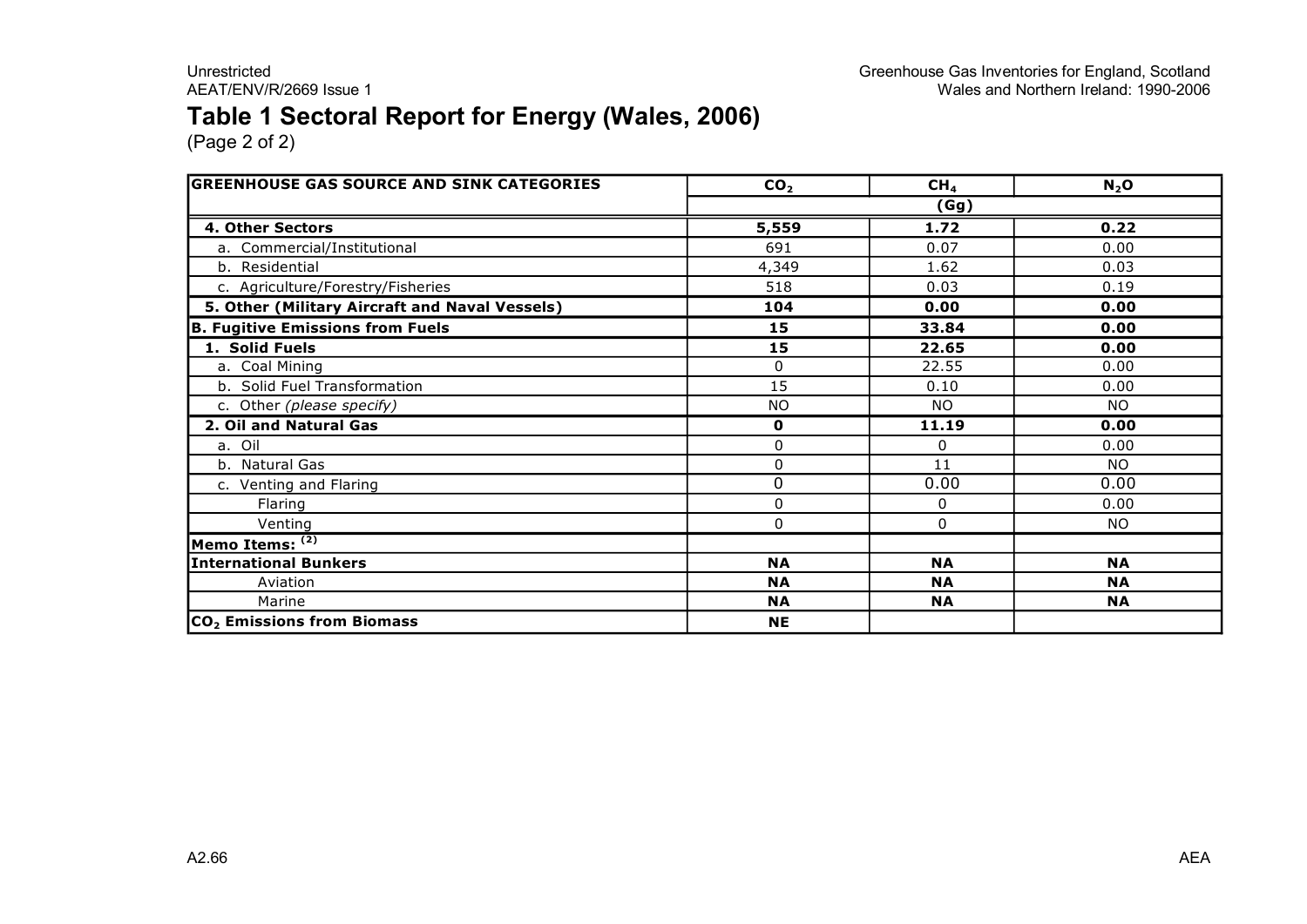### **Table 2(I) Sectoral Report for Industrial Processes (Wales, 2006)**

| <b>GREENHOUSE GAS SOURCE AND SINK</b>              | CO <sub>2</sub> | CH <sub>4</sub> | $N_2$ O   | <b>HFCs</b>              | <b>PFCs</b> | SF <sub>6</sub> |
|----------------------------------------------------|-----------------|-----------------|-----------|--------------------------|-------------|-----------------|
| <b>ICATEGORIES</b>                                 |                 | (Gg)            |           | <b>Gg CO2 Equivalent</b> |             | Gg              |
| <b>Total Industrial Processes</b>                  | 1,775.08        | 0.25            | 0.01      | 382.51                   | 44.88       | 0.00            |
| A. Mineral Products                                | 914             | 0.00            | 0.00      | 0.00                     | 0.00        | 0.00            |
| 1. Cement Production                               | 539             | NO.             | <b>NO</b> | 0.00                     | 0.00        | 0.00            |
| 2. Lime Production                                 | $\Omega$        | NO.             | <b>NO</b> | 0.00                     | 0.00        | 0.00            |
| 3. Limestone and Dolomite Use                      | 359             | <b>NO</b>       | <b>NO</b> | 0.00                     | 0.00        | 0.00            |
| 4. Soda Ash Production and Use                     | 16              | N <sub>O</sub>  | <b>NO</b> | 0.00                     | 0.00        | 0.00            |
| 5. Asphalt Roofing                                 | <b>NE</b>       | N <sub>O</sub>  | <b>NO</b> | 0.00                     | 0.00        | 0.00            |
| 6. Road Paving with Asphalt                        | <b>NE</b>       | N <sub>O</sub>  | <b>NO</b> | 0.00                     | 0.00        | 0.00            |
| 7. Other (fletton bricks)                          | $\Omega$        | 0.00            | <b>NO</b> | 0.00                     | 0.00        | 0.00            |
| <b>B. Chemical Industry</b>                        | 88              | 0.02            | 0.00      | 0.00                     | 0.00        | 0.00            |
| 1. Ammonia Production                              | $\Omega$        | <b>NE</b>       | <b>NO</b> | 0.00                     | 0.00        | 0.00            |
| 2. Nitric Acid Production                          | <b>NO</b>       | <b>NO</b>       | 0.00      | 0.00                     | 0.00        | 0.00            |
| 3. Adipic Acid Production                          | <b>NO</b>       | <b>NO</b>       | 0.00      | 0.00                     | 0.00        | 0.00            |
| 4. Carbide Production                              | <b>NO</b>       | N <sub>O</sub>  | <b>NO</b> | 0.00                     | 0.00        | 0.00            |
| 5. Other (please specify)                          | 88              | 0.02            | <b>NO</b> | 0.00                     | 0.00        | 0.00            |
| <b>IC. Metal Production</b>                        | 773             | 0.23            | 0.01      | 0.15                     | 40.74       | 0.00            |
| 1. Iron and Steel Production                       | 548             | 0.23            | 0.01      | 0.00                     | 0.00        | 0.00            |
| 2. Ferroalloys Production                          | IE              | NE              | <b>NO</b> | 0.00                     | 0.00        | 0.00            |
| 3. Aluminium Production                            | 225             | <b>NO</b>       | <b>NO</b> | 0.00                     | 40.74       | 0.00            |
| 4. $SF6$ Used in Aluminium and Magnesium Foundries | <b>NO</b>       | <b>NO</b>       | <b>NO</b> | 0.15                     | 0.00        | 0.00            |
| 5. Other (please specify)                          | <b>NO</b>       | <b>NO</b>       | <b>NO</b> | 0.00                     | 0.00        | 0.00            |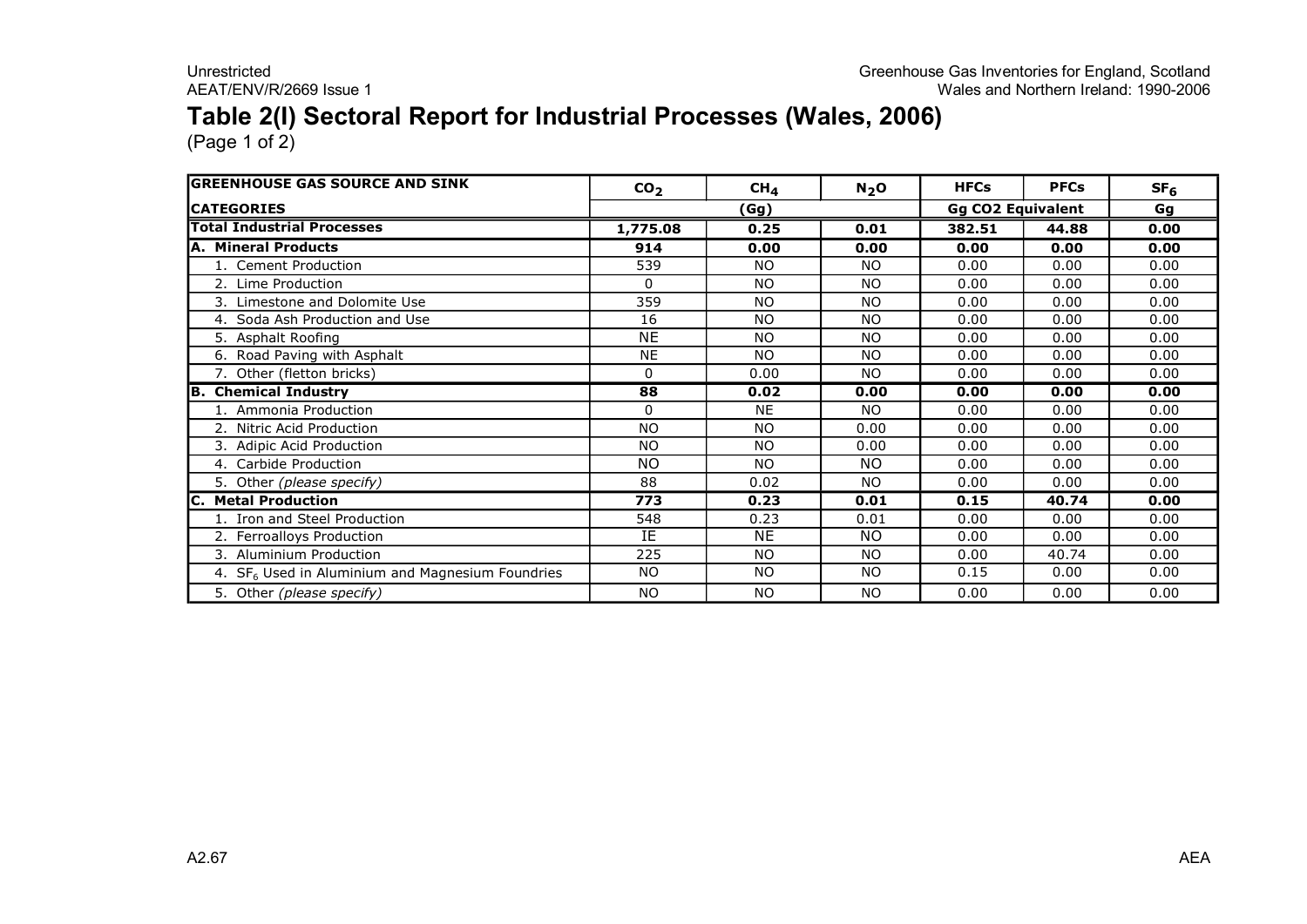### **Table 2(I) Sectoral Report for Industrial Processes (Wales, 2006)**

| <b>IGREENHOUSE GAS SOURCE AND SINK</b>          | CO <sub>2</sub> | CH <sub>4</sub> | $N_2$ O                  | <b>HFCs</b> | <b>PFCs</b> | SF <sub>6</sub> |
|-------------------------------------------------|-----------------|-----------------|--------------------------|-------------|-------------|-----------------|
| <b>ICATEGORIES</b>                              |                 | (Gg)            | <b>Gg CO2 Equivalent</b> |             |             | Gg              |
| <b>ID. Other Production</b>                     | 0.00            | 0.00            | 0.00                     | 0.00        | 0.00        | 0.00            |
| 1. Pulp and Paper                               | NO.             | <b>NO</b>       | <b>NO</b>                | 0.00        | 0.00        | 0.00            |
| 2. Food and Drink $(2)$                         | IE              | <b>NO</b>       | <b>NO</b>                | 0.00        | 0.00        | 0.00            |
| <b>E.</b> Production of Halocarbons and $SF6$   | 0.00            | 0.00            | 0.00                     | 0.00        | 0.00        | 0.00            |
| 1. By-product Emissions                         | <b>NO</b>       | <b>NO</b>       | <b>NO</b>                | 0.00        | 0.00        | 0.00            |
| 2. Fugitive Emissions                           | NO.             | NO.             | NO                       | 0.00        | 0.00        | 0.00            |
| 3. Other (please specify)                       | NO.             | NO.             | NO                       | 0.00        | 0.00        | 0.00            |
| <b>F.</b> Consumption of Halocarbons and $SF6$  | 0.00            | 0.00            | 0.00                     | 382.36      | 4.14        | 0.00            |
| 1. Refrigeration and Air Conditioning Equipment | NO.             | <b>NO</b>       | NO.                      | 193.44      | 0.00        | 0.00            |
| 2. Foam Blowing                                 | <b>NO</b>       | <b>NO</b>       | <b>NO</b>                | 30.28       | 0.00        | 0.00            |
| 3. Fire Extinguishers                           | <b>NO</b>       | <b>NO</b>       | <b>NO</b>                | 14.91       | 0.00        | 0.00            |
| 4. Aerosols/ Metered Dose Inhalers              | <b>NO</b>       | <b>NO</b>       | <b>NO</b>                | 135.29      | 0.00        | 0.00            |
| 5. Solvents                                     | <b>NO</b>       | <b>NO</b>       | <b>NO</b>                | 2.84        | 0.00        | 0.00            |
| Semiconductor Manufacture<br>6.                 | <b>NO</b>       | <b>NO</b>       | <b>NO</b>                | 0.00        | 0.00        | 0.00            |
| 7. Electrical Equipment                         | NO.             | NO              | NO                       | 0.00        | 0.00        | 0.00            |
| 8. Other (please specify)                       | NO.             | NO.             | NO                       | 5.60        | 4.14        | 0.00            |
| G. Other (please specify)                       | 0.00            | 0.00            | 0.00                     | 0.00        | 0.00        | 0.00            |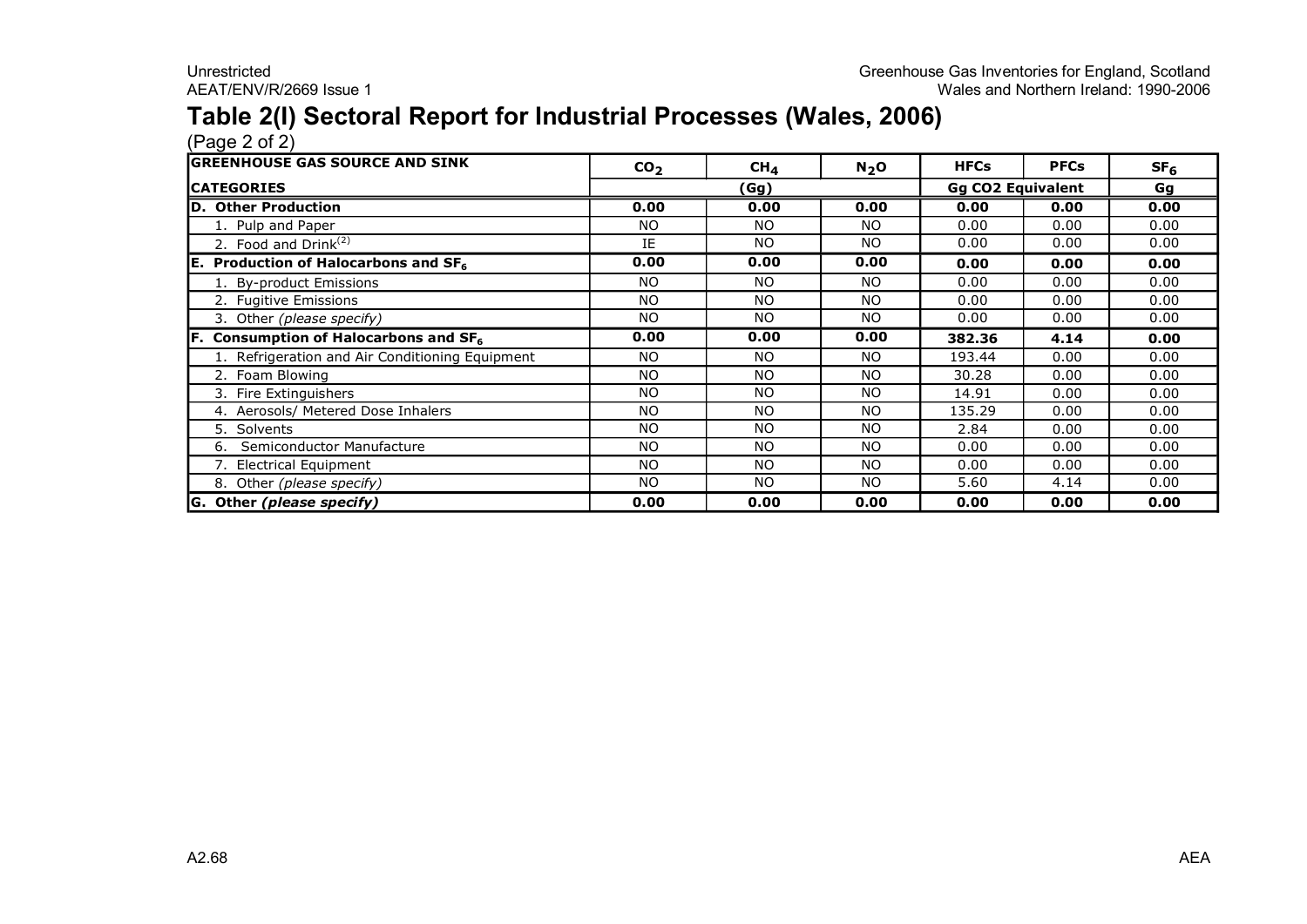### **Table 4 Sectoral Report for Agriculture (Wales, 2006)**

| <b>GREENHOUSE GAS SOURCE AND SINK</b> | CH <sub>4</sub> | $N_2$ O   |
|---------------------------------------|-----------------|-----------|
| <b>CATEGORIES</b>                     | (Gg)            |           |
| <b>Total Agriculture</b>              | 135.09          | 8.45      |
| <b>A. Enteric Fermentation</b>        | 121.78          | 0.00      |
| Cattle<br>1.                          | 74.23           | <b>NO</b> |
| <b>Buffalo</b><br>2.                  | NO.             | <b>NO</b> |
| 3.<br>Sheep                           | 46.58           | <b>NO</b> |
| Goats<br>4.                           | 0.04            | <b>NO</b> |
| 5.<br>Camels and Llamas               | <b>NO</b>       | <b>NO</b> |
| 6.<br>Horses                          | 0.89            | <b>NO</b> |
| 7.<br>Mules and Asses                 | <b>NO</b>       | NO.       |
| 8.<br>Swine                           | 0.04            | <b>NO</b> |
| Poultry<br>9.                         | $\Omega$        | <b>NO</b> |
| 10. Other (Deer)                      | 0.01            | <b>NO</b> |
| <b>Manure Management</b><br>В.        | 13.31           | 0.46      |
| Cattle<br>1.                          | 11.58           | 0.00      |
| <b>Buffalo</b><br>2.                  | NO.             | <b>NO</b> |
| 3.<br>Sheep                           | 1.11            | 0.00      |
| Goats<br>4.                           | 0.00            | 0.00      |
| 5.<br>Camels and Llamas               | <b>NO</b>       | NO.       |
| 6.<br>Horses                          | 0.07            | 0.00      |
| Mules and Asses<br>7.                 | NO.             | <b>NO</b> |
| 8.<br>Swine                           | 0.08            | 0.00      |
| 9.<br>Poultry                         | 0.47            | 0.00      |
| 10. Other Livestock - Deer            | 0.00            | 0.00      |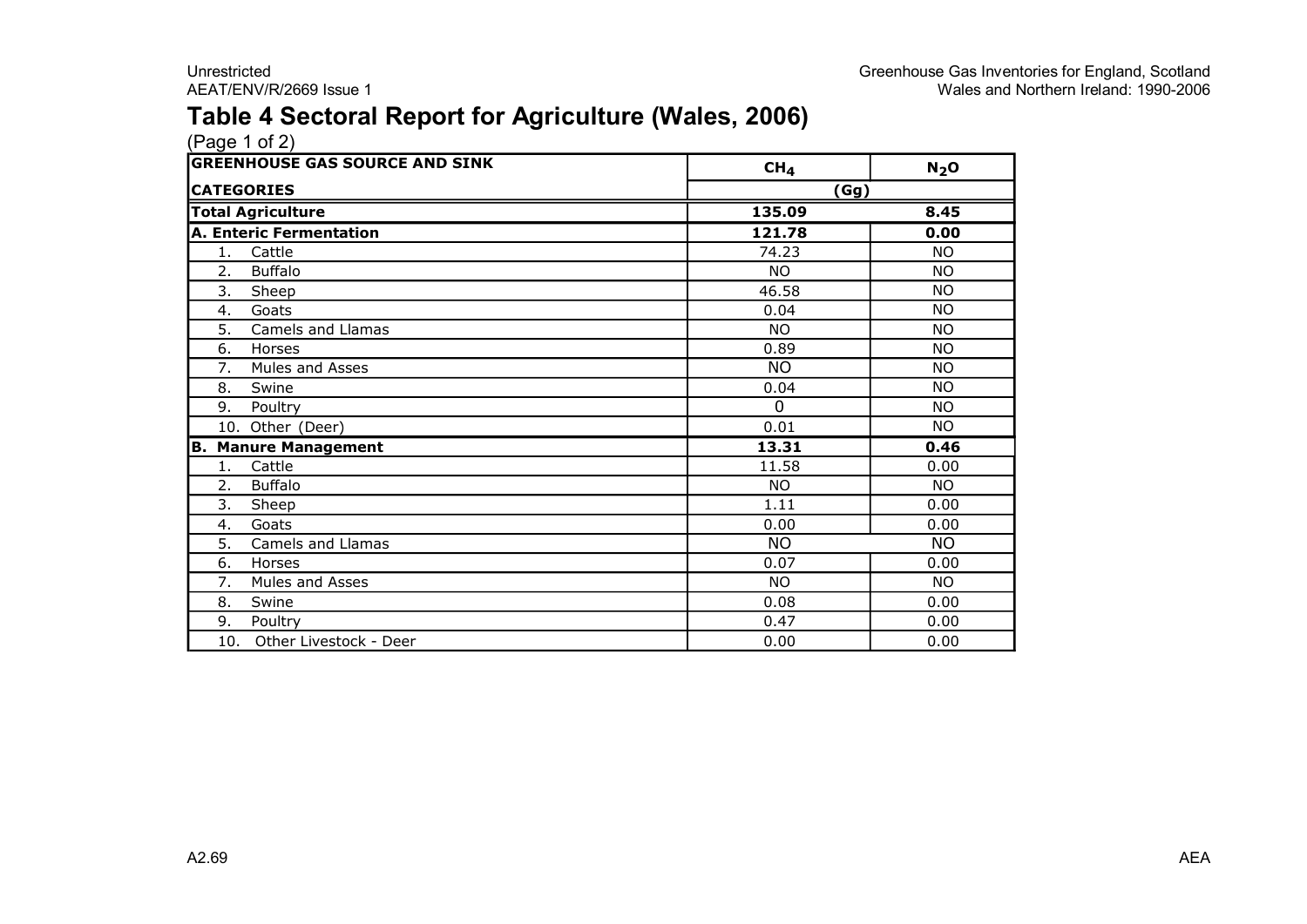### **Table 4 Sectoral Report for Agriculture (Wales, 2006)**

| <b>GREENHOUSE GAS SOURCE AND SINK</b>            | CH <sub>4</sub> | N <sub>2</sub> O |
|--------------------------------------------------|-----------------|------------------|
| <b>CATEGORIES</b>                                | (Gg)            |                  |
| <b>B. Manure Management (continued)</b>          |                 |                  |
| 11. Anaerobic Lagoons                            | NO.             | NO.              |
| 12. Liquid Systems                               | <b>NO</b>       | 0.02             |
| 13. Solid Storage and Dry Lot                    | NO.             | 0.42             |
| 14. Other AWMS                                   | NO.             | 0.02             |
|                                                  |                 |                  |
| <b>Rice Cultivation</b><br>C.                    | <b>NO</b>       | <b>NO</b>        |
| D. Agricultural Soils <sup>(1)</sup>             | <b>NE</b>       | 7.99             |
| <b>E. Prescribed Burning of Savannas</b>         | <b>NO</b>       | <b>NO</b>        |
| <b>F. Field Burning of Agricultural Residues</b> | 0.00            | 0.00             |
| 1. Cereals                                       | 0.00            | 0.00             |
| 2. Pulse                                         | NO.             | NO.              |
| 3. Tuber and Root                                | NO.             | NO.              |
| 4. Sugar Cane                                    | NO.             | NO.              |
| 5. Other (Linseed)                               | 0.00            | 0.00             |
| G. Other                                         | 0.00            | 0.00             |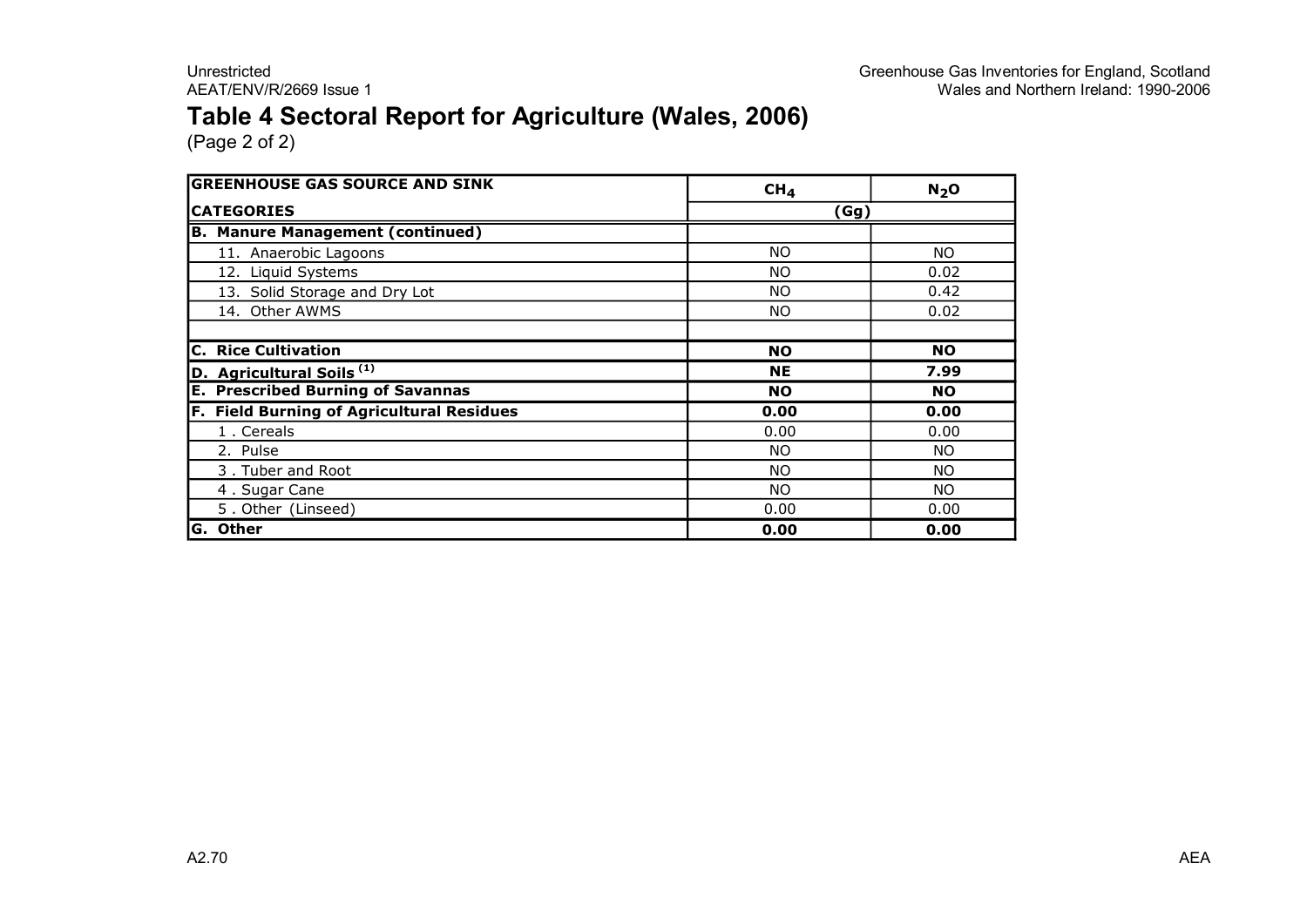### **Table 5 Sectoral Report for Land Use Change and Forestry (Wales, 2006)**

| <b>GREENHOUSE GAS SOURCE AND SINK</b> | CO <sub>2</sub> | CH <sub>4</sub> | N <sub>2</sub> O |  |  |
|---------------------------------------|-----------------|-----------------|------------------|--|--|
| <b>CATEGORIES</b>                     | (Gg)            |                 |                  |  |  |
| 5. Land-Use Change and Forestry       | $-205$          | 0.11            | 0.00             |  |  |
| A. Forest Land                        | $-1,476$        |                 |                  |  |  |
| B. Cropland                           | 1,045           |                 |                  |  |  |
| C. Grassland                          | $-586$          |                 |                  |  |  |
| D. Wetlands                           |                 |                 |                  |  |  |
| E. Settlements                        | 685             |                 |                  |  |  |
| F. Other land                         |                 |                 |                  |  |  |
| G. Other activities                   | 127             |                 |                  |  |  |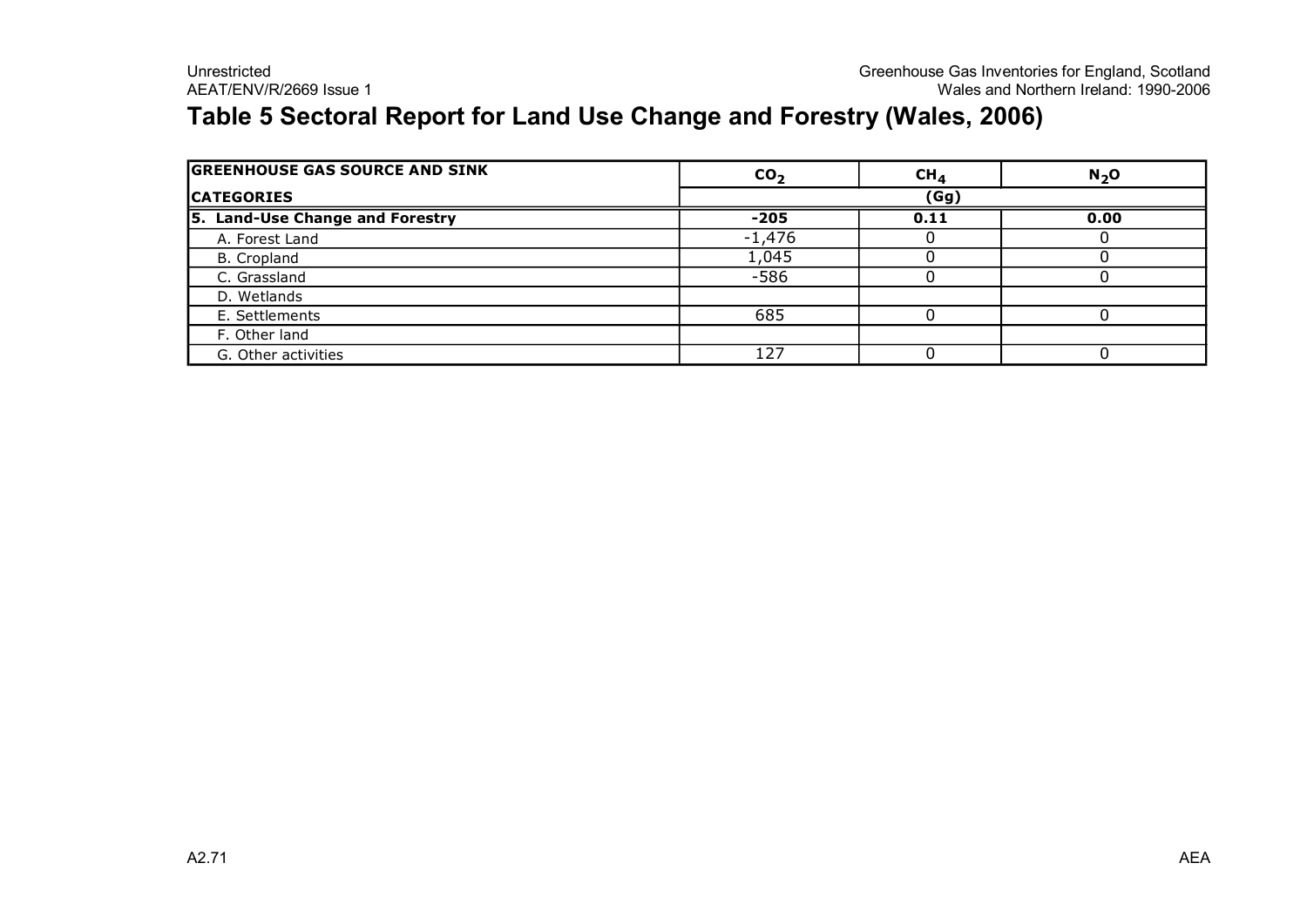## **Table 6 Sectoral Report for Waste (Wales, 2006)**

| <b>GREENHOUSE GAS SOURCE AND SINK CATEGORIES</b> | CO <sub>2</sub> | CH <sub>4</sub> | N <sub>2</sub> O |  |  |
|--------------------------------------------------|-----------------|-----------------|------------------|--|--|
|                                                  | (Gg)            |                 |                  |  |  |
| <b>Total Waste</b>                               | 14              | 56              |                  |  |  |
| A. Solid Waste Disposal on Land                  | 0.00            | 54              | 0.00             |  |  |
| 1. Managed Waste Disposal on Land                | 0.00            | 54              | 0.00             |  |  |
| 2. Unmanaged Waste Disposal Sites                |                 |                 |                  |  |  |
| 3. Other (please specify)                        |                 |                 |                  |  |  |
|                                                  |                 |                 |                  |  |  |
| B. Wastewater Handling                           | 0.00            | 1.87            | 0.20             |  |  |
| 1. Industrial Wastewater                         |                 |                 |                  |  |  |
| 2. Domestic and Commercial Wastewater            | 0.00            | 1.87            | 0.20             |  |  |
| 3. Other (please specify)                        |                 |                 |                  |  |  |
|                                                  |                 |                 |                  |  |  |
| C. Waste Incineration                            | 14              | 0.01            | 0.01             |  |  |
| D. Other (please specify)                        |                 |                 |                  |  |  |
|                                                  |                 |                 |                  |  |  |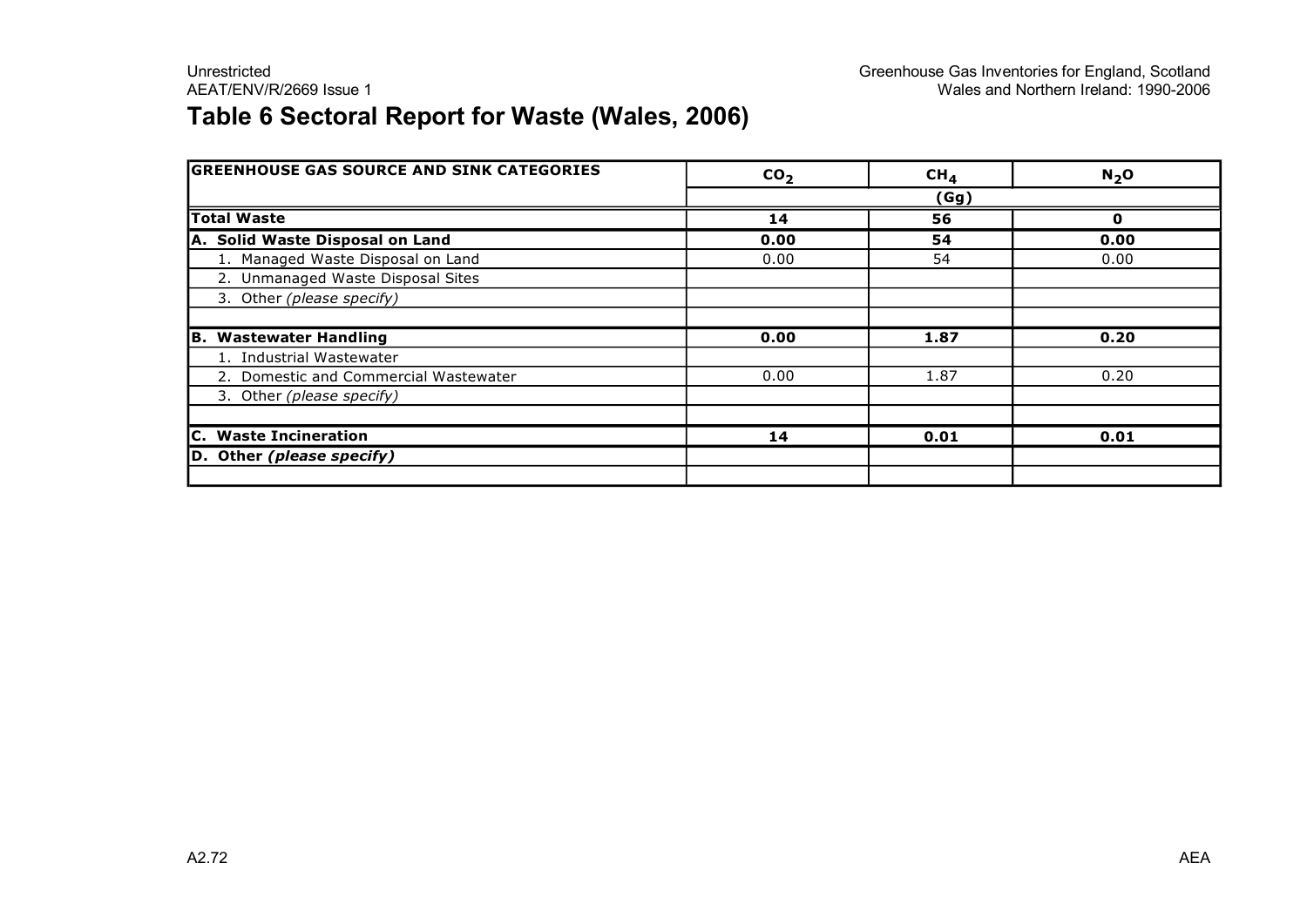# **Table 7A Summary Report for National Greenhouse Gas Inventories (Wales, 2006)**

| <b>GREENHOUSE GAS SOURCE AND SINK</b>        | CO <sub>2</sub> | CH <sub>4</sub> | $N_2$ O | <b>HFCs</b>                     | <b>PFCs</b> | SF <sub>6</sub> |
|----------------------------------------------|-----------------|-----------------|---------|---------------------------------|-------------|-----------------|
| <b>ICATEGORIES</b>                           |                 | (Gg)            |         | CO <sub>2</sub> equivalent (Gg) |             | Gg              |
| <b>Total National Emissions and Removals</b> | 42,450.25       | 231.30          | 10.54   | 382.51                          | 44.88       | 0.00            |
| 1. Energy                                    | 40,866.47       | 39.51           | 1.88    | 0.00                            | 0.00        | 0.00            |
| A. Fuel Combustion                           | 40,851.04       | 5.67            | 1.88    | 0.00                            | 0.00        | 0.00            |
| 1. Energy Industries                         | 17,428.20       | 0.53            | 0.33    | 0.00                            | 0.00        | 0.00            |
| 2. Manufacturing Industries and Construction | 10,879.99       | 3.04            | 0.35    | 0.00                            | 0.00        | 0.00            |
| 3. Transport                                 | 6,880.11        | 0.38            | 0.98    | 0.00                            | 0.00        | 0.00            |
| 4. Other Sectors                             | 5,558.84        | 1.72            | 0.22    | 0.00                            | 0.00        | 0.00            |
| 5. Other                                     | 103.90          | 0.00            | 0.00    | 0.00                            | 0.00        | 0.00            |
| B. Fugitive Emissions from Fuels             | 15.43           | 33.84           | 0.00    | 0.00                            | 0.00        | 0.00            |
| 1. Solid Fuels                               | 15.19           | 22.65           | 0.00    | 0.00                            | 0.00        | 0.00            |
| 2. Oil and Natural Gas                       | 0.25            | 11.19           | 0.00    | 0.00                            | 0.00        | 0.00            |
| 2. Industrial Processes                      | 1,775.08        | 0.25            | 0.01    | 382.51                          | 44.88       | 0.00            |
| A. Mineral Products                          | 914.34          | 0.00            | 0.00    | 0.00                            | 0.00        | 0.00            |
| <b>B.</b> Chemical Industry                  | 87.82           | 0.02            | 0.00    | 0.00                            | 0.00        | 0.00            |
| <b>Metal Production</b>                      | 772.92          | 0.23            | 0.01    | 0.15                            | 40.74       | 0.00            |
| Other Production <sup>(3)</sup><br>D.        | 0.00            | 0.00            | 0.00    | 0.00                            | 0.00        | 0.00            |
| E. Production of Halocarbons and $SF6$       | 0.00            | 0.00            | 0.00    | 0.00                            | 0.00        | 0.00            |
| F. Consumption of Halocarbons and $SF6$      | 0.00            | 0.00            | 0.00    | 382.36                          | 4.14        | 0.00            |
| G. Other                                     | 0.00            | 0.00            | 0.00    | 0.00                            | 0.00        | 0.00            |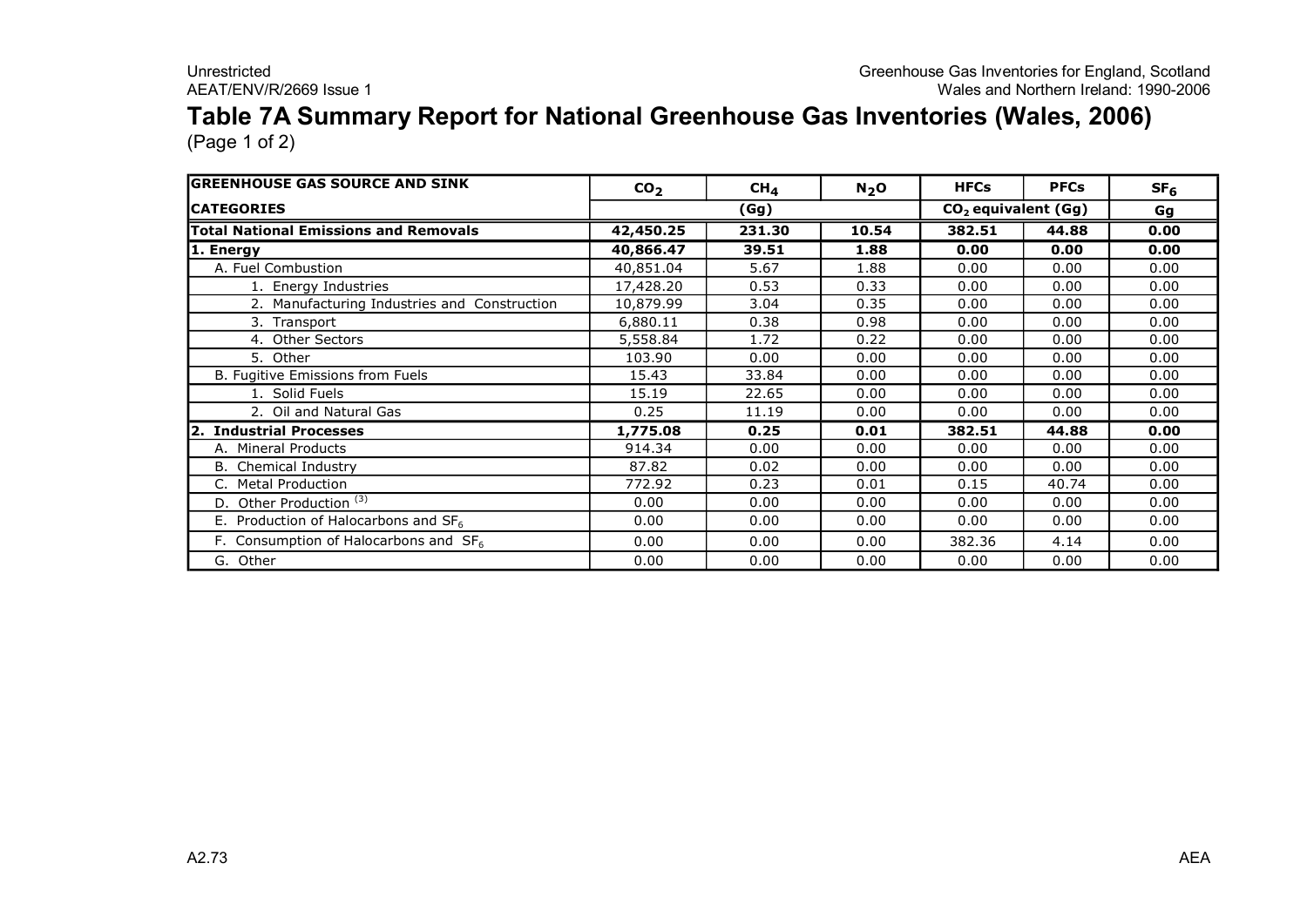#### **Table 7A Summary Report for National Greenhouse Gas Inventories (Wales, 2006)** (Page 2 of 2)

**GREENHOUSE GAS SOURCE AND SINK**  $CO_2$  $CH_4$  $N_2O$  $HFCs$  **PFCs**  $SF_6$ **CATEGORIES (Gg) (Gg) CO <sup>2</sup> equivalent (Gg) 3. Solvent and Other Product Use 0.00 0.00 0.00 0.00 0.00 0.00 4. Agriculture 0.00 135.09 8.45 0.00 0.00 0.00** A. Enteric Fermentation 121.78 0.00 0.00 0.00 0.00 0.00 B. Manure Management 13.31 | 0.46 | 0.00 | 0.00 | 0.00 | 0.00 C. Rice Cultivation NO NO 0.00 0.00 0.00 D. Agricultural Soils 7.99 0.00 0.00 0.00 E. Prescribed Burning of Savannas North Contract North North North North North North 0.00 0.00 0.00 F. Field Burning of Agricultural Residues **1** 0.00 0.00 0.00 0.00 0.00 0.00 0.00 G. Other 0.00 0.00 0.00 0.00 0.00 **5. LandUse Change and Forestry 205 0.11 0.00 0.00 0.00 0.00** A. Forest Land 1,476 0 0 B. Cropland 1,045 0 0  $C.$  Grassland  $C.$  Grassland  $C.$  Grassland  $C.$  Grassland  $C.$ D. Wetlands 0.00 0.00 0.00 E. Settlements 685 0.02 0.00 F. Other land 6.00 0.00 0.00 0.00 0.00 0.00 G. Other activities **126.82** 0.00 0.00 **6. Waste 14.1 56.3 0.20 0.00 0.00 0.00** A. Solid Waste Disposal on Land **by Land Concept 1, Concept 1, Concept 1, Concept 1, Concept 1, Concept 1, Concept 1, Concept 1, Concept 1, Concept 1, Concept 1, Concept 1, Concept 1, Concept 1, Concept 1, Concept 1, Conce** B. Wastewater Handling 0.00 1.87 0.20 0.00 0.00 0.00 C. Waste Incineration 14.1 | 14.1 | 0.01 | 0.01 | 0.00 | 0.00 | 0.00

D. Other 0.00 0.00 0.00 0.00 0.00 0.00